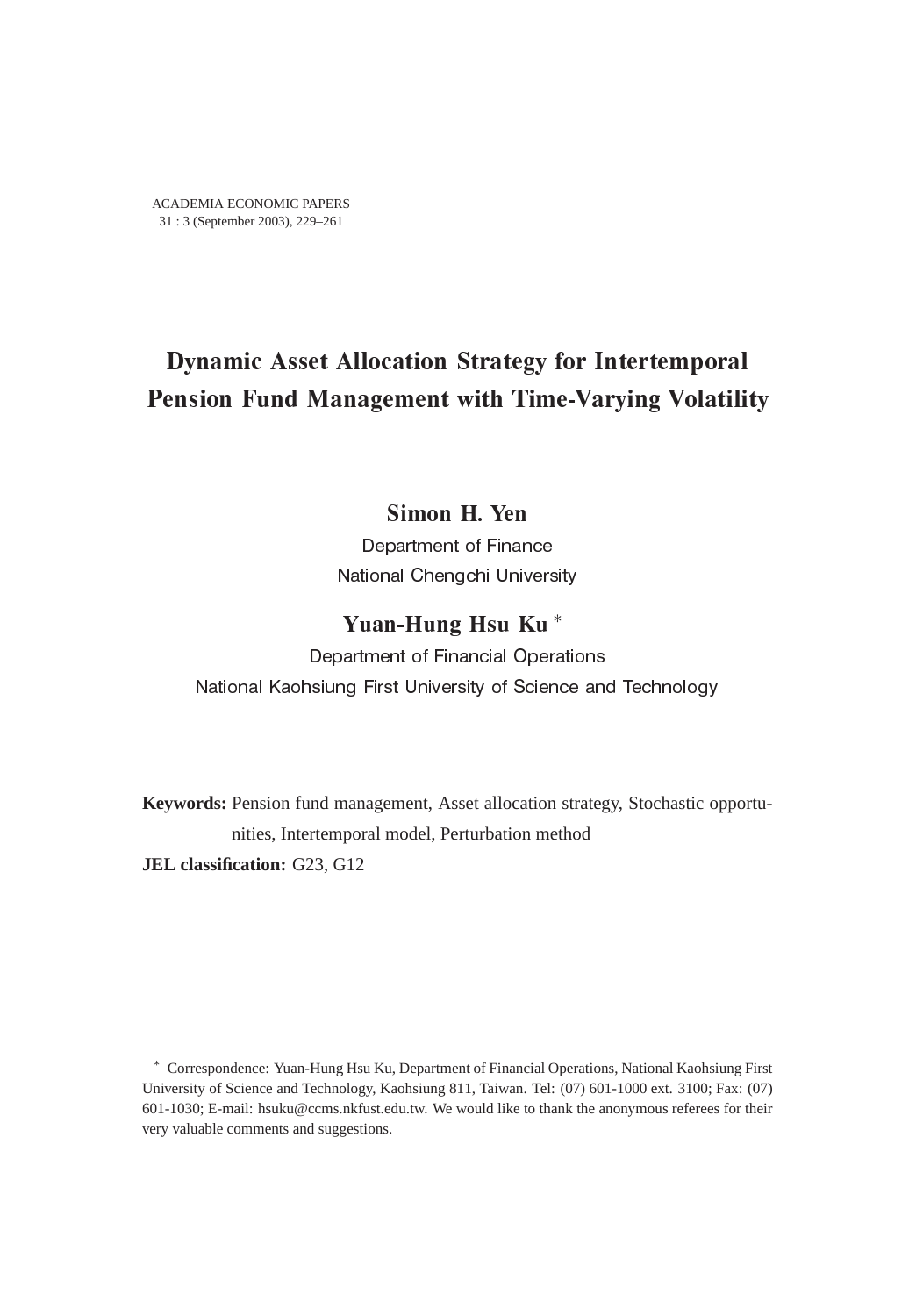## ABSTRACT

 In this paper, we examine the optimal dynamic asset allocation strategy in relation to a pension fund with a time-varying investment opportunity set. The sources of changes in the investment opportunity set in our model possess time-varying volatility and risk premia. We deal with the pension fund asset allocation problem, characterized by time-varying volatility, by using Sharpe and Tint's (1990) liability approach and Merton's (1993) intertemporal capital asset pricing methodology regarding the optimal investment strategies for university endowment funds. We develop an intertemporal model and derive a closed-form solution using perturbation methods. In contrast to Merton (1971, 1993), we propose a new liability hedging component in the dynamic asset allocation in addition to the intertemporal hedging component for pension funds in order to hedge against changes in the pension fund liability in our model.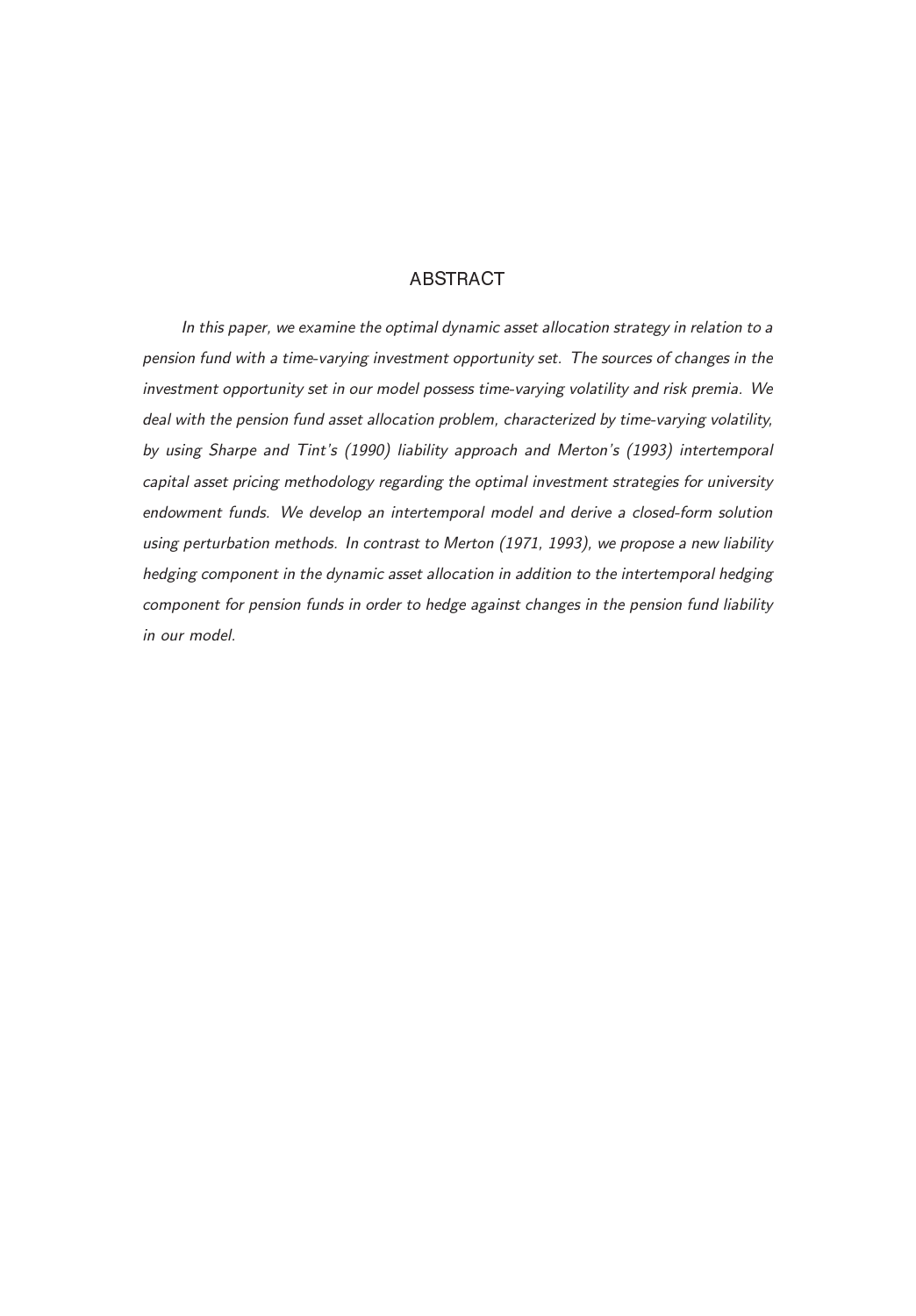### $\mathbf{1}$ **INTRODUCTION**

The investment and asset allocation policies in relation to pension funds have a profound effect on the world capital market. They affect the development of financial innovation, the behavior of security prices and rates of return, etc. Traditional models for pension fund asset allocation rarely consider the liability framework that provides a more comprehensive context of the fund's overall function.

In general, pension fund managers use the traditional asset-only optimization method to make investment strategies. Sharpe and Tint (1990) provide a new approach that avoids either asset-only or full-surplus optimization in relation to pension fund management. They argue that pension fund managers have always shown little interest in terms of giving consideration to liabilities when designing pension fund asset allocation strategies. One reason for this is that other methods require an all-ornothing approach to considering liabilities. The Sharpe-Tint method allows for either a full or partial consideration of liabilities to meet practical needs. Surplus optimization is normally based on accepting the way in which liabilities are characterized in the financial statements, which is an accurate reflection of the true liability. In these two extreme cases, zero-liability consideration is the same as asset-only optimization, while full-liability consideration is the same as full-surplus optimization with regard to pension fund asset allocation strategies.

In dealing with the problem of investment strategies for university endowment funds,<sup>1</sup> Merton (1993) successfully applies the standard intertemporal consumption and investment model (Merton 1969, 1971, and 1973), which has been studied extensively in the finance literature. He assumes that the university endowment is invested in traded assets, including risky assets and a riskless asset. The dynamics of the return on the risky asset is expressed by  $dP = P \alpha dt + P \sigma dZ$ , in which P denotes the price of the risky asset, while the instantaneous expected return  $(\alpha)$  and standard deviation of the return  $(\sigma)$  are assumed to be constant. The university's wealth is then defined as the sum of the endowment capital and capitalized present and future non-endowment

<sup>&</sup>lt;sup>1</sup> Merton (1993) assumes that the purpose of a university is to be a collection of activities or outputs such as education, training, research, and the storage of knowledge. The intensities of these activities can be quantified and are subject to budget constraints. At the same time, there exists a preference ranking of intertemporal programs. In Merton's (1993) model, the dynamics of the unit activity cost and the non-endowment sources of cash flows are jointly Markov, while non-endowment income is spanned by the returns on financial assets.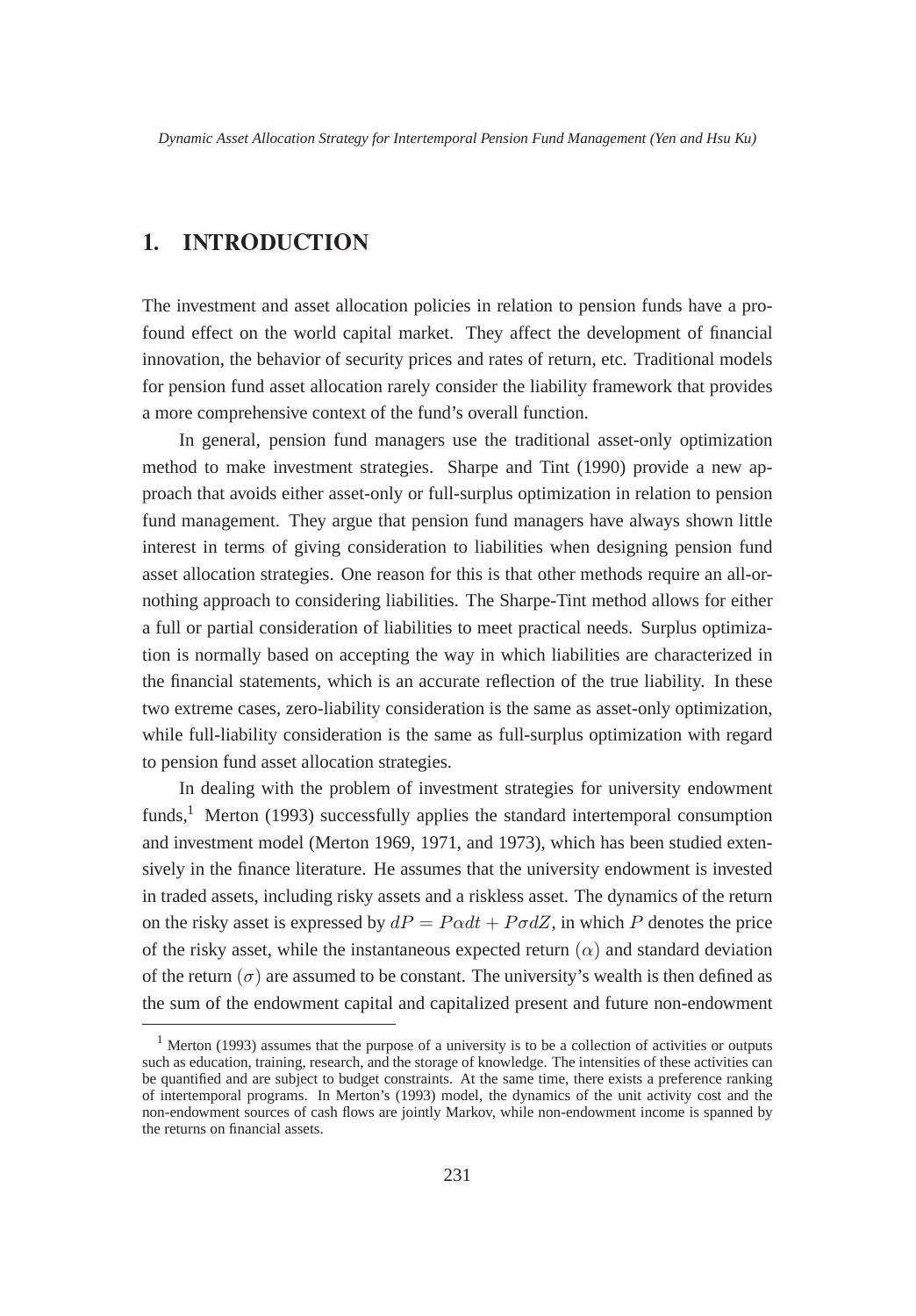income. The foremost objective of Merton's paper is to discuss the optimal portfolio allocation for university endowment funds under states of relative costs or prices of various activities. The optimal portfolio consists of a mean-variance efficient portfolio of the endowment plus a hedging portfolio to counter unanticipated fluctuations in the states.

In this paper, we build a dynamic asset allocation strategy model for pension fund management with time-varying expected return and volatility. To take into consideration liabilities in an asset mix, Sharpe and Tint (1990) develop the model using a traditional one-period static mean-variance optimization approach. In this paper, we use Merton's (1971, 1993) intertemporal model to find the optimal asset allocation strategies for pension funds and incorporate Sharpe and Tint's (1990) liabilities approach. Furthermore, we extend Merton's (1993) model in two directions. First, the return on risky assets is set as having mean-reverting expected returns with a timevarying conditional variance, while Merton (1993) sets the dynamics as having constant instantaneous expected returns and constant standard deviations over time. More recently, empirical studies on asset returns have exhibited time-varying volatility and mean-reverting asset returns,<sup>2</sup> implying the time-varying characteristic of the investment opportunities. Second, in contrast to Merton (1993), who arranges the relative costs of various activities as state variables, we do not use the pension liability as a state variable. Instead, this liability is one of the components of pension assets on the debit side.

In general, one cannot derive a closed-form solution with Merton's model (1971, 1993) when solving a nonlinear partial differential equation of the hedging portfolio with the stochastic opportunity. Recently, some researchers have tried to solve this problem, such as Liu (2001), Chacko and Viceira (2002) and Campbell and Viceira  $(2001)$ .<sup>3</sup> In this paper, we follow the stochastic opportunity setting of Chacko and

<sup>2</sup> The time-varying volatility of asset returns, i.e. the conditional variance of asset returns, is not constant over time. This phenomenon has been evidenced by Campbell (1987), Harvey (1989, 1991), Glosten et al. (1993), and can be induced from this time variation in terms of investment opportunities. Moreover, asset returns are mean-reverting, as argued by Fama and French (1988), Poterba and Summers (1988), Cecchetti et al. (1990), Chen and Jeon (1998), and Balvers et al. (2000). This again implies that the investment opportunity is time-varying.

<sup>&</sup>lt;sup>3</sup> Liu (2001) characterizes the closed-form solution of the optimal portfolio against a setting of stock returns exhibiting stochastic volatility or predictability. He shows that Merton's optimal dynamic portfolio selection problem, expressed by a nonlinear partial differential equation, may be reduced to a system of ordinary differential equations under a stochastic setting. Chacko and Viceira (2002) derive the optimal portfolio with stochastic volatility in incomplete markets by using the approximate solution method and find a solution around the unconditional mean of the log consumption-wealth ratio. Campbell and Viceira (2001) use a log-linear approximation to characterize the portfolio demand under a stochastic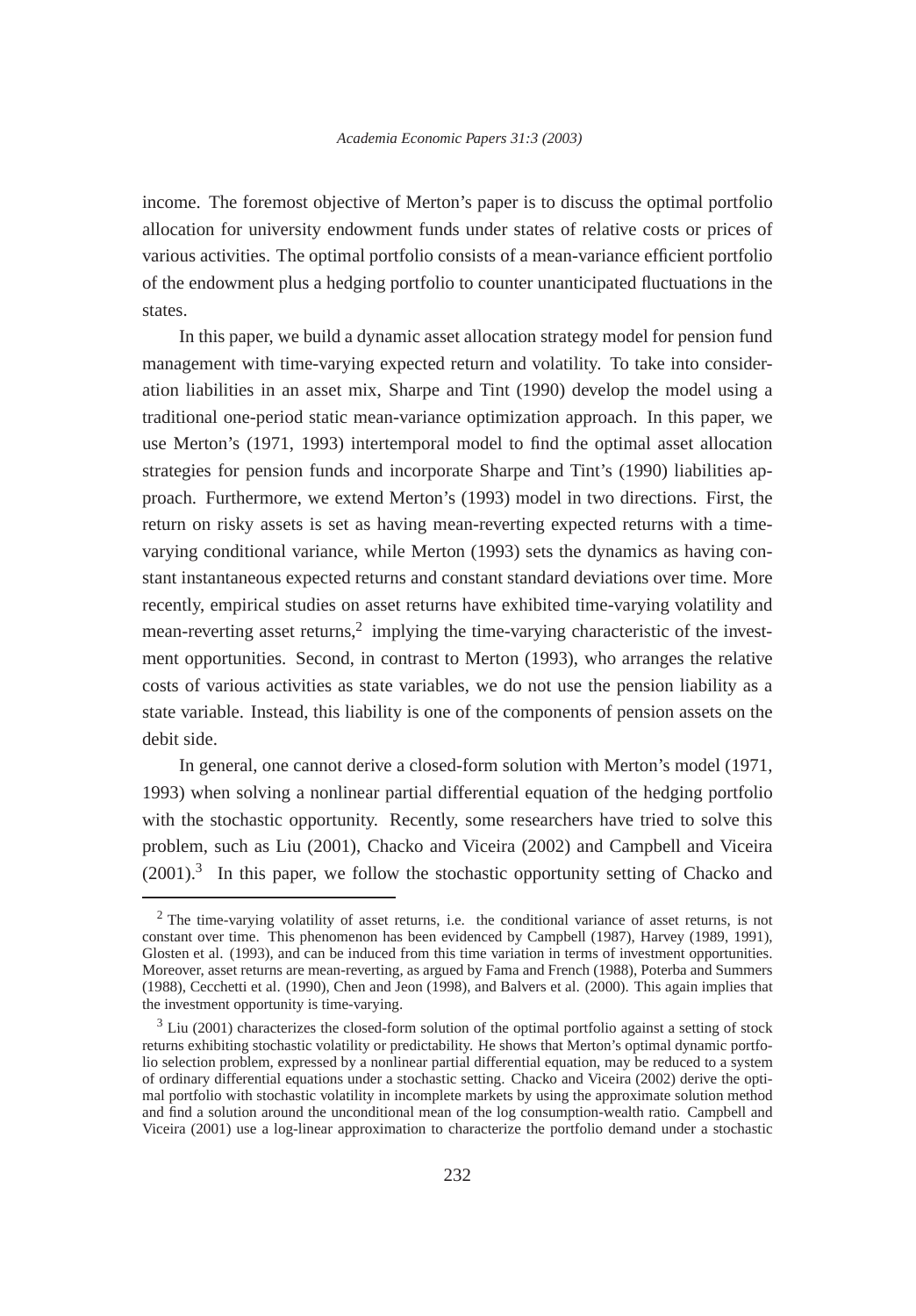Viceira (2002) to derive the optimal asset allocation strategy for pension funds. However, Chacko and Viceira (2002) mainly derive the solution on a log-linear expansion of the consumption-wealth ratio around its unconditional mean. Their solution is obtained around a particular point in the state space – the unconditional mean of the log consumption-wealth ratio. By contrast, we derive the approximate analytical solution using perturbation methods of approximation around a particular point in the preference space.

This paper is organized as follows. Section 2 describes the model used and environment assumed in this paper. Section 3 develops the optimal dynamic asset allocation strategy for pension funds. Section 4 discusses the optimal dynamic asset allocation strategy for intertemporal pension fund management. Finally, our conclusions are presented in Section 5.

### $\overline{2}$ . A MODIFIED SHARPED SHARPED SHARPED SHARPED (The Model of the Model of the Model of the Model of the Model of the Model of the Model of the Model of the Model of the Model of the Model of the Model of the Model of the Model

In this paper, we include "liabilities" in addition to "assets"  $(A)$ , in discussing the dynamic asset allocation strategy for intertemporal pension fund management. We extend asset allocation to include a liability framework that provides a more comprehensive context for the fund's overall purpose, i.e. the pension fund's surplus  $(S)$ .

In addition, we show that we can avoid the all-or-nothing approach, i.e. the two extremes of asset-only and full-surplus optimization. We allow the full or partial consideration of liabilities to meet practical needs and reflect the true liability. In the two extreme cases, zero-liability consideration is the same as asset-only optimization, while full-liability consideration is the same as surplus optimization for pension fund asset allocation strategies (Sharpe and Tint, 1990).

In Section 2.1, we review the approach of Sharpe and Tint (1990), which allows full or partial consideration of liabilities. In Sections 2.2–4, we build an intertemporal model in a time-varying environment setting based on their methodology.

### $2.1$ Review of the Sharpe-Tint approach (1990)

Sharpe and Tint (1990) start by assuming that the pension fund has determined which liabilities it wishes to consider in determining its investment strategy. The pension

opportunity setting. They conclude that the ratio of bonds to stocks in the optimal portfolio increases with risk aversion.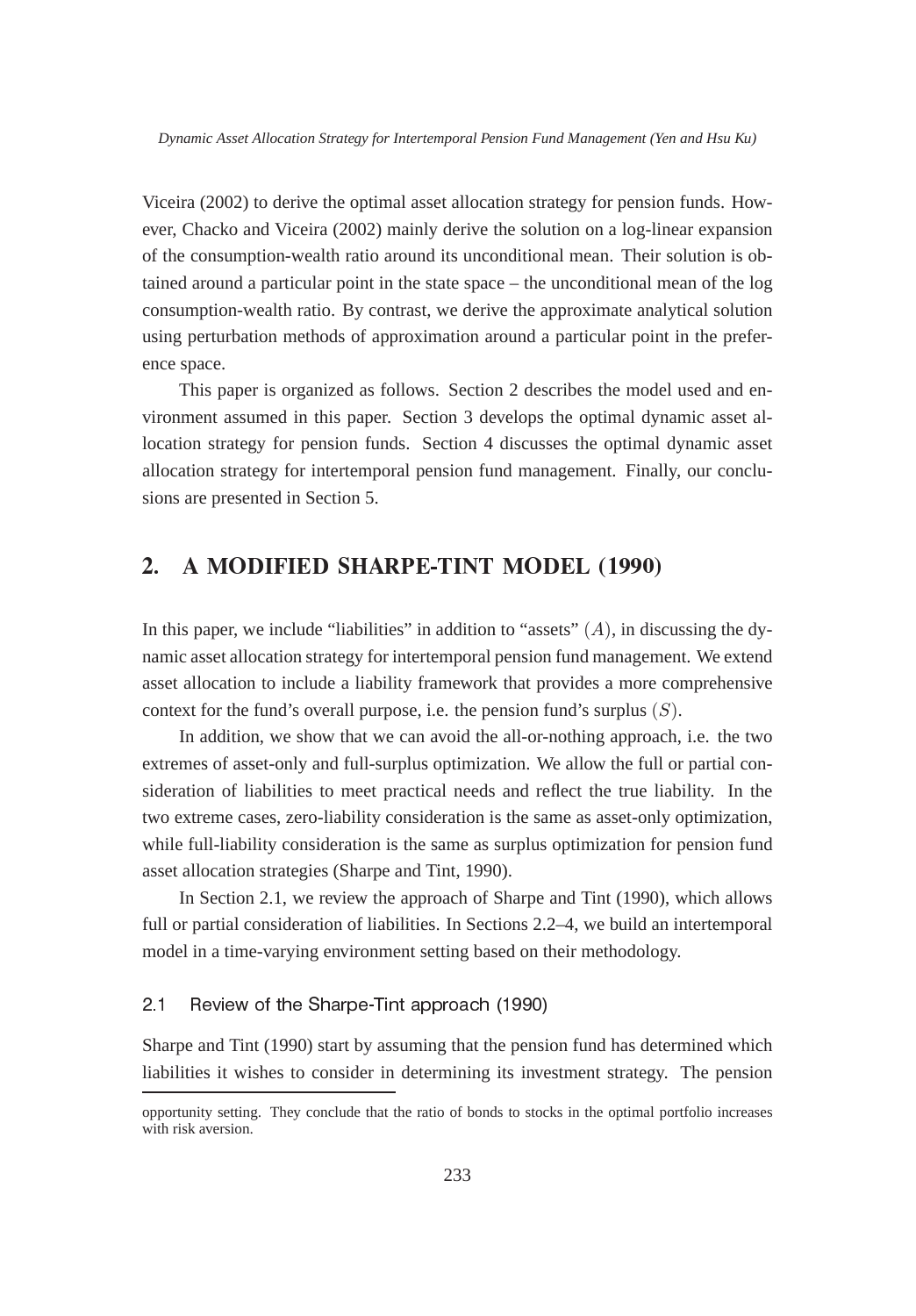fund's relevant measure of surplus  $(S)$  is equal to the subtraction of the relevant liability concept  $(L)$  multiplied by the importance to be attached to it  $(k)$  from the value of the pension fund's asset  $(A)$ , i.e.

$$
S = A - kL.\tag{1}
$$

Then, the return on the fund's surplus  $(R<sub>S</sub>)$  can be defined as by Sharpe and Tint (1990):

$$
\tilde{R}_S \equiv \frac{dS}{A} = \tilde{R}_A - k \frac{L}{A} \tilde{R}_L,\tag{2}
$$

where  $\tilde{R}_A$  is the return on pension assets,  $\tilde{R}_L$  is the growth rate of the relevant liability concept and  $L/A$  is the inverse of the funding ratio, which is denoted by  $1/F$ .

This approach permits the pension fund manager to avoid the extreme of either asset-only or full-surplus optimization. If  $k = 0$ , the traditional asset-only optimization is being referred to; if  $k = 1$ , full-surplus optimization is being referred to; and if  $0 < k < 1$ , the value of k depends on the importance attached to the pension fund's liability.

### $2.2$ Asset price and liability dynamics

The pension fund is assumed to comprise investments in traded assets only. There are two kinds of assets available for trading in the economy. The first kind is the risky asset of a market portfolio, where  $P_t$  denotes the price of the risky asset at time t. Then the return dynamics for the risky asset is given by,

$$
\frac{dP_t}{P_t} = (r + \mu_{P_t})dt + \sigma_{P_t}dZ_P, \qquad (3)
$$

where  $\mu_{P_t}$  is the time-varying instantaneous expected risk premium in relation to the risky asset;  $\sigma_{P_t}$  is the time-varying instantaneous standard deviation of the return on the risky asset; and  $dZ_P$  is a Wiener process. Another kind is a short-term risk-free bond with an interest rate  $r$ . We assume that the short rate is constant in order to focus on the stochastic volatility.

Next, we assume that the dynamics for the pension fund liability  $(L_t)$  growth rate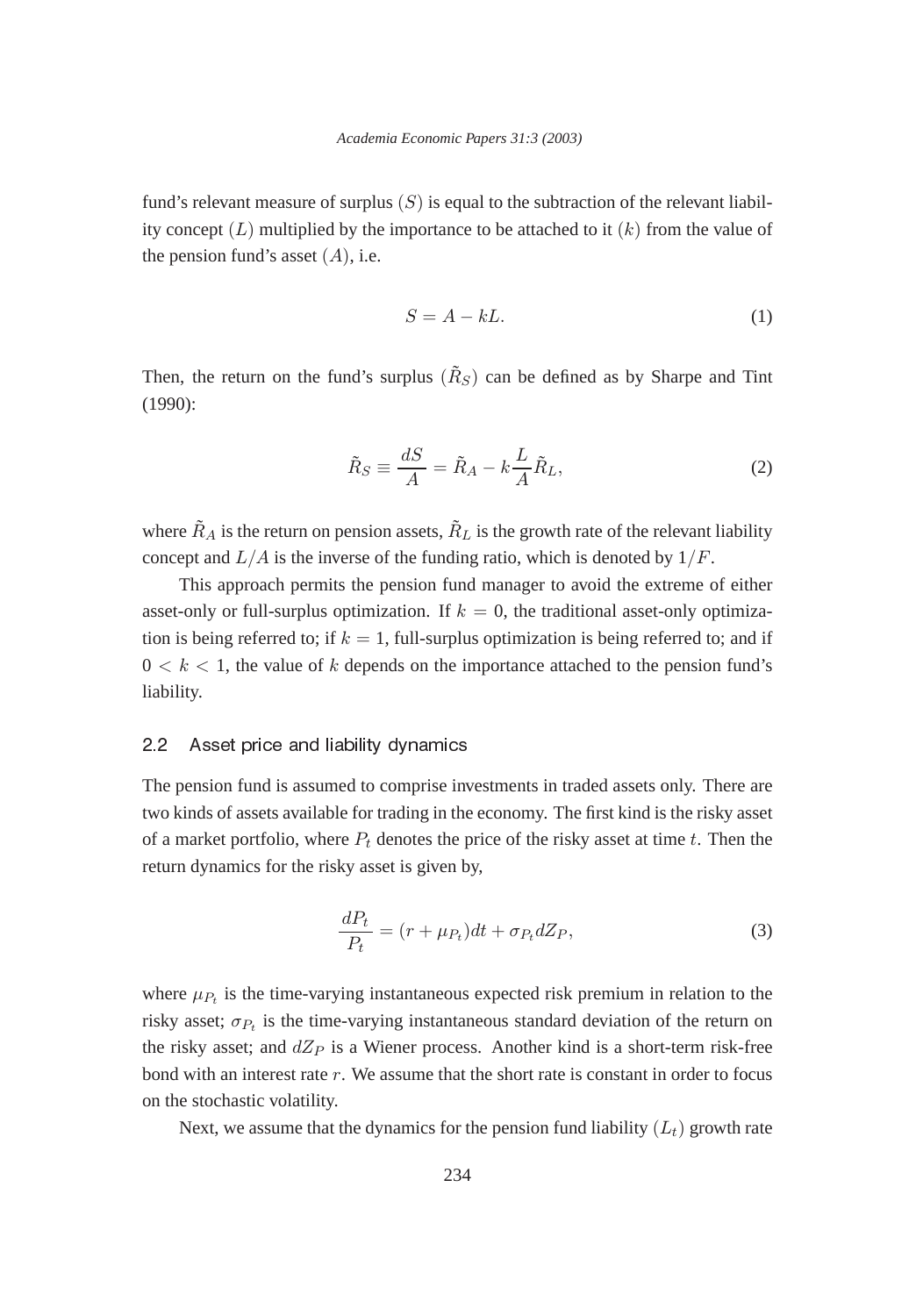is described in terms of the following stochastic differential equation,

$$
\frac{dL_t}{L_t} = \mu_L dt + \sigma_{L_t} dZ_L,\tag{4}
$$

where  $\mu_L$  is the instantaneous expected growth rate of the pension liability;  $\sigma_{L_t}$  is the time-varying instantaneous standard deviation of the growth rate of the pension liability; and  $dZ_L$  is a Wiener process.<sup>4</sup>

We set the pension scheme models as stochastic in modelling the pension asset liability in this paper. The setting of the dynamics of the pension liability  $(L_t)$ growth rate, as described by the stochastic differential equation, seems too strong at first glance. However, we assume that the pension liability (which mainly consists of payroll) is positively correlated with the inflation rate. It follows that, if the inflation rate is stochastic (for example, Brennan and Xia, 2002), the pension liability is also stochastic.<sup>5</sup>

### $23$  Volatility process

We denote stochastic variables with a subscript "t", and let the expected excess return and the conditional variance of the risky asset vary stochastically over time. For the above setting, the investment opportunity is time-varying. We assume that the instantaneous variance process is

$$
\sigma_{P_t}^2 = X_t^{-\frac{1}{\beta}},\tag{5}
$$

<sup>&</sup>lt;sup>4</sup> Sharpe and Tint (1990) use the "economic value" for the projected benefit obligation to represent the value of the liability concept. Black (1989) also points out that different people can have very different views regarding pension liabilities. He gives two different definitions of pension liability: the narrow and the broad one. The former is defined as the present value of the vested benefits of the current work force, and the latter, as the present value of all benefits to be paid by the plan, i.e., the price of the claim to the benefits in the open market today. There are other definitions that lie between the narrow and the broad ones.

<sup>&</sup>lt;sup>5</sup> There are discussions regarding the uncertainty associated with pension liabilities, in particular the concerns of pension fund managers regarding the effect of inflation on their pension obligations (Goodman and Marshall, 1988). For example, Winklevoss (1982) develops a pension liability and asset simulation model based on a Monte Carlo simulation of inflation, which is used to provide a stochastic projection of the pension liability. Black (1989) shows that both the narrowly-defined liability and the broadly-defined one will change over time like a security, and that the liability components will also be random. Tzeng et al. (2000) give another example based on the stochastic liability assumption. They discuss surplus management under a stochastic process by assuming that the returns on assets and liabilities follow the mean-reverting pattern suggested by Vasicek (1977).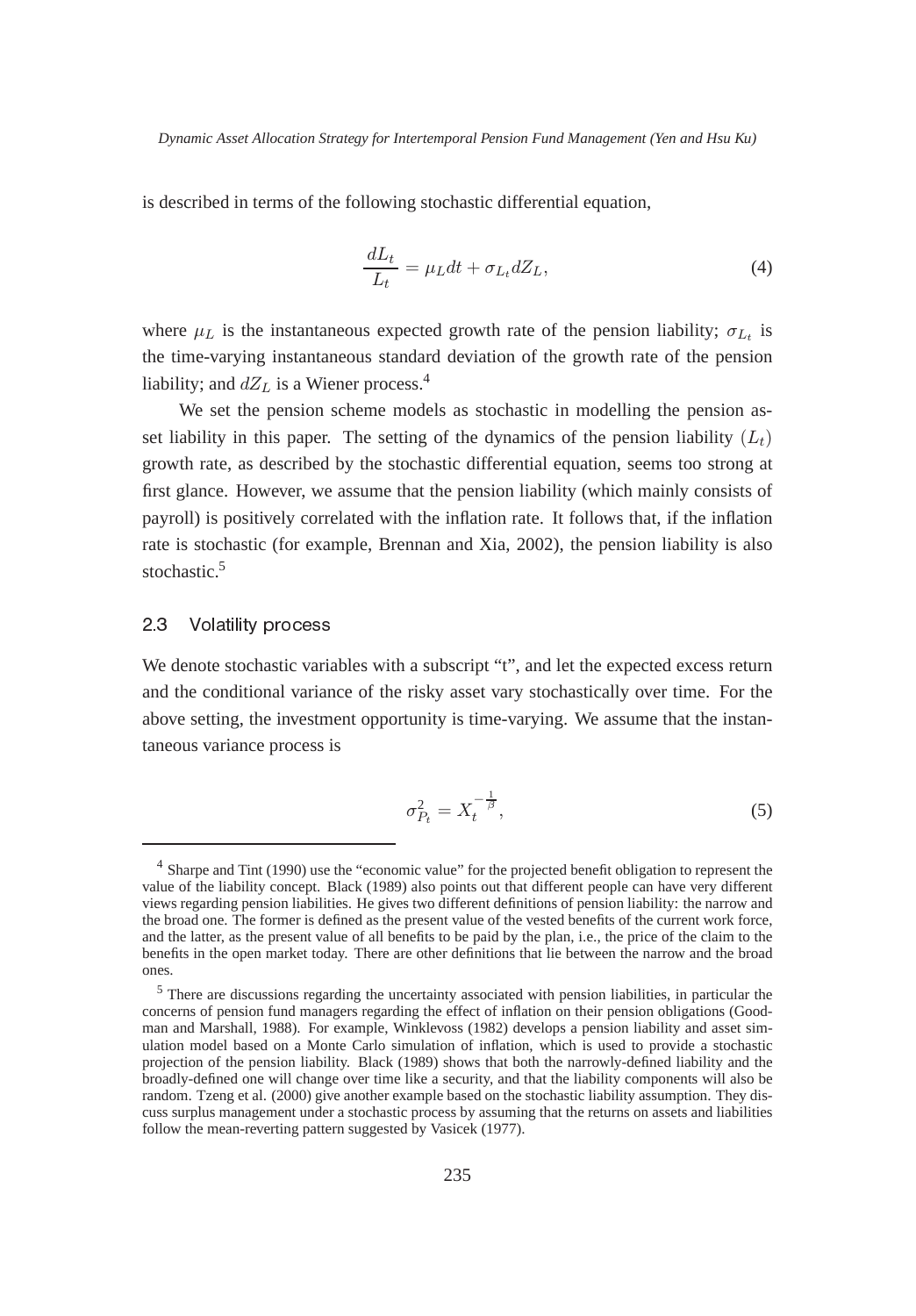and that the state variable  $X_t$  has the following mean-reverting process:

$$
dX_t = \pi (m - X_t)dt + \sigma \sqrt{X_t}dZ_X,
$$
\n(6)

where m is the long-term mean and  $\pi$  is the reversion parameter of the mean-reverting process. The time-varying investment opportunity set is derived from the state variable, which is an economic variable and has extensive and profound effects on the investment opportunities over time. The volatility of the inflation rate or other macroeconomic variables are examples of state variables. The investment opportunity set is described by the state variable  $X_t$  in our model. By applying Ito's lemma to (6), we find that this is equivalent to directly assuming the mean-reverting process to be the following stochastic differential equation:

$$
\frac{d\sigma_{P_t}^2}{\sigma_{P_t}^2} = \left[\frac{1}{\beta}\pi - \frac{1}{\beta}\pi\sigma_{P_t}^{2\beta}\left(m - \frac{1}{2}\frac{1+\beta}{\beta}\frac{\sigma^2}{\pi}\right)\right]dt - \frac{1}{\beta}\sigma(\sigma_{P_t})^{\beta}dZ_X
$$

$$
= \left[\frac{1}{\beta}\pi\left(m - \frac{1}{2}\frac{1+\beta}{\beta}\frac{\sigma^2}{\pi}\right)\right] \cdot \left[\left(m - \frac{1}{2}\frac{1+\beta}{\beta}\frac{\sigma^2}{\pi}\right)^{-1} - \sigma_{P_t}^{2\beta}\right]dt
$$

$$
- \frac{1}{\beta}\sigma(\sigma_{P_t})^{\beta}dZ_X
$$

$$
\equiv \pi_{\sigma_{P_t}^2}(m_{\sigma_{P_t}^2} - \sigma_{P_t}^{2\beta})dt - \frac{1}{\beta}\sigma(\sigma_{P_t})^{\beta}dZ_X,
$$
(7)

where  $\pi_{\sigma_{P_t}^2} = (1/\beta)\pi \cdot m_{\sigma_{P_t}^2}^{-1}$ ;  $m_{\sigma_{P_t}^2} = \{m - (1/2)[(1+\beta)/\beta](\sigma^2/\pi)\}^{-1}$  and  $\sigma_{P_t}^2$ is well-defined provided  $m \geq 0$ . From the setting of  $X_t$ , volatility  $(\sigma_{P_t}^2)$  is meanreverting also. For simplification, we assume that  $\beta = 1$ , implying that the volatility dynamics is the same as that specified by Chacko and Viceira (2002). We also assume that  $\sigma_{L_t} = X_t^{1/2}$  in relation to the time-varying instantaneous standard deviation of the growth rate of the pension fund liability.6

In this paper, we assume that  $\sigma_{pt}^2 = 1/X_t$  and  $\sigma_{L_t}^2 = X_t$ . The basic idea behind this is that some studies on optimal monetary policy find evidence of a tradeoff

<sup>&</sup>lt;sup>6</sup> In this paper, this assumption implies that this model can only be applied to positive macroeconomic variables. As the model is focused on the volatilities of risky assets and pension liabilities, we emphasize the second moments of macroeconomic variables, such as inflation volatility – the generalized definition of macroeconomic variables.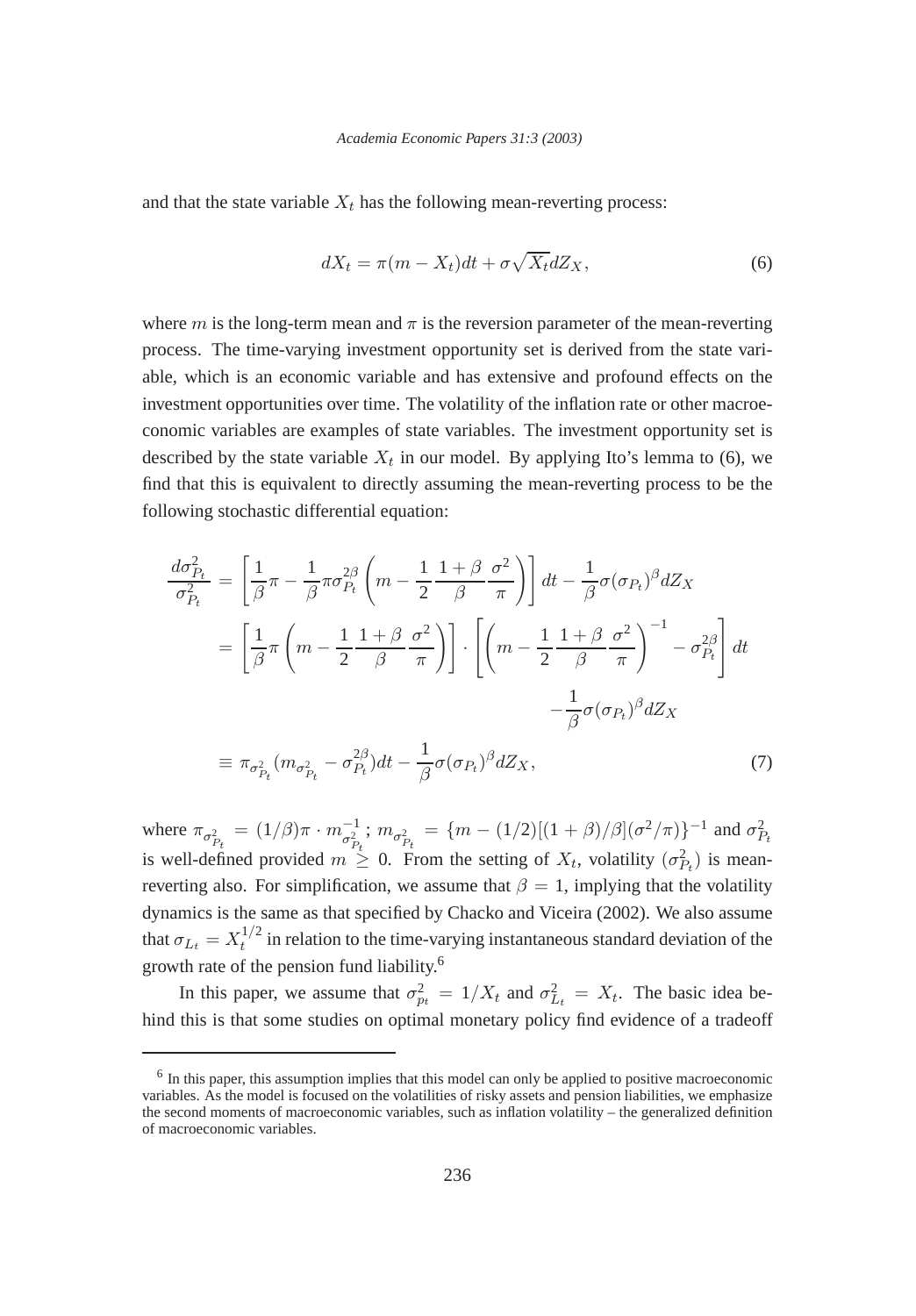between inflation and output volatility. Therefore, aggregate shocks that move output and inflation in opposite directions give rise to a tradeoff between output and inflation volatility (Taylor, 1979; Fuhrer, 1997 and Lee, 2002, etc.). Many countries in the world including the United States still have explicit targets for inflation or long-term monetary policy goals that are aimed at maintaining price stability. If policy-makers keep inflation at a low target level over time, inflation will then be less variable, while output will inevitably exhibit larger fluctuations and vice versa (Lee, 2002). The switching of targets due to changes in monetary policy over time, and their sometimes being stricter and sometimes milder, will give rise to a mean-reverting phenomenon of inflation volatility. In Lee (2002), a bivariate GARCH model is established to capture the inverse relationship between the conditional variances of output and inflation. For this reason, as we assume the risky asset to be the stock of the output, and the inflation variance to be the state variable  $(X_t)$ , we assume, at the same time, that  $\sigma_{p_t}^2 = 1/X_t$ in our paper.

We continue to set the inflation variance as the state variable based on the assumption of the relationship  $\sigma_{L_t}^2 = X_t$ . We know that very often the pension liability, which mainly consists of payroll, is positively correlated with the inflation rate. Then, the increase in inflation volatility will often increase the uncertainty of the payroll of the pension, as it will increase the volatility of the pension liability. Consequently, if we assume that the state variable is the inflation variance, then we intuitively assume that there exists a positive relationship between the variance of the pension liability and the state variable.

### $2.4$ Utility of the pension fund

Following Merton (1993), we also assume that there exists a preference ranking alternative intertemporal program.<sup>7</sup> We adopt Duffie and Epstein's (1992) description

 $<sup>7</sup>$  This paper and that of Merton (1993) share a similar problem in terms of treating the pension fund</sup> or university as an economic agent that maximizes expected utility. The pension fund can be viewed as a nexus of contracts among economic agents, who must be paid benefits. Just as Constantinides (1993) points out, a research through the academic literature on the objective of the university provides valuable insights but falls short of providing answers as to whose preference should be adopted. Universities are a diverse group of institutions with heterogeneous objectives. The pension funds are also a diverse group of the insured with heterogeneous objectives. Constantinides (1993) also concludes that it is an open question whether these heterogeneous objectives are reasonable across the whole spectrum of universities. This is a question that is also raised in the modeling of pension funds. For more concinnity in this paper, we must provide an additional assumption that all those people who are insured of the pension fund have homogeneous objectives as in the case of many microeconomic and macroeconomic models. Furthermore, we assume that the preference characterized by the recursive utility function is for the pension fund manager, who acts in conformity with this homogeneous objective.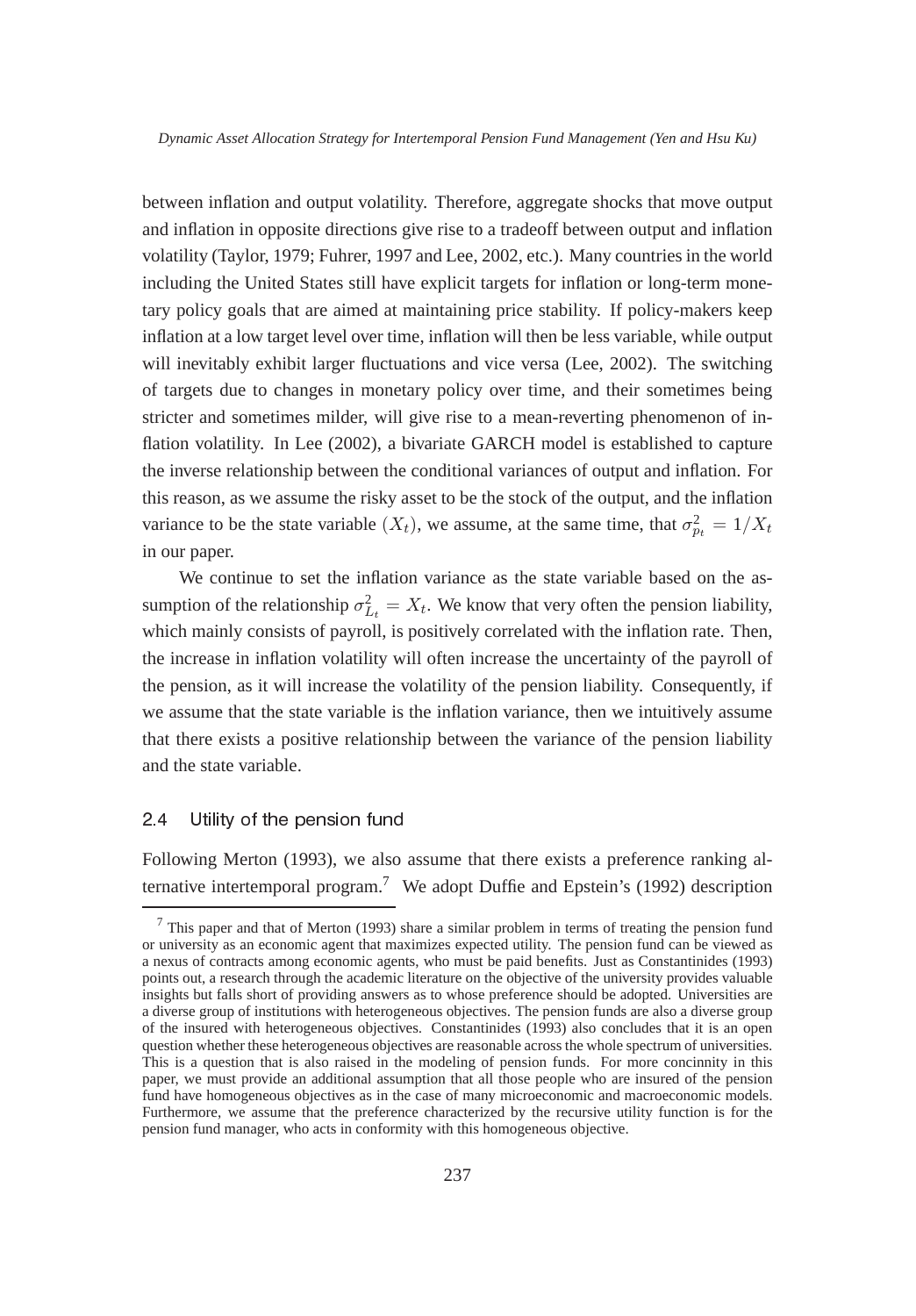of pension fund preference by means of a recursive utility function, which is a generalization of the standard and time-separable power utility function that separates the elasticity of intertemporal substitution parameter from the relative risk aversion coefficient:

$$
J = E_t \left[ \int_t^{\infty} f(Y_\tau, J_\tau) d\tau \right],
$$
\n(8)

where  $f(Y_\tau, J_\tau)$  is a normalized aggregator of insured benefit  $(Y_\tau)$  and utility has the following form:

$$
f(Y, J) = \rho \left(1 - \frac{1}{\varphi}\right)^{-1} (1 - \gamma) J \left[\left(\frac{Y}{\left((1 - \gamma)J\right)^{\frac{1}{1 - \gamma}}}\right)^{1 - \frac{1}{\varphi}} - 1\right],\tag{9}
$$

were  $\gamma$  is the coefficient of relative risk aversion,  $\rho$  is the rate of time preference and  $\varphi$ is the elasticity of intertemporal substitution, all being larger than zero.

The objective is to maximize the expected life-time utility defined above under the following intertemporal budget constraint,

$$
dS_t = \left[ (n_t \mu_{P_t} + r) A_t - k \frac{1}{F} \mu_L A_t - Y_t \right] dt + n_t \sigma_{P_t} A_t dZ_P - k \frac{1}{F} \sigma_{L_t} A_t dZ_L, (10)
$$

where  $S_t$  represents the pension fund's surplus, and  $n_t$  is the fraction of the pension fund allocated to the risky asset at time  $t^8$ .

 $8$  In this paper, we set the pension liability  $(L_t)$  as the value of the "legal benefits" for the insured. This kind of legal benefit corresponds roughly to the projected benefit obligation. We set the insured benefit  $(Y_t)$  as the dividend payment which is an endogenous variable, that is dependent upon the preference and investment returns of the pension fund's surplus  $(S_t)$  in the pension plan. Furthermore, the pension fund's surplus depends on the subtraction of the pension liability  $(L_t)$ , and the insured benefit  $(Y_t)$ (characterized as dividend payments for the consumption needs of the insured) from the pension fund's asset  $(A_t)$ . In this paper, our aim is to determine only the optimal dynamic asset allocation strategies while giving consideration to the connected relationships described above.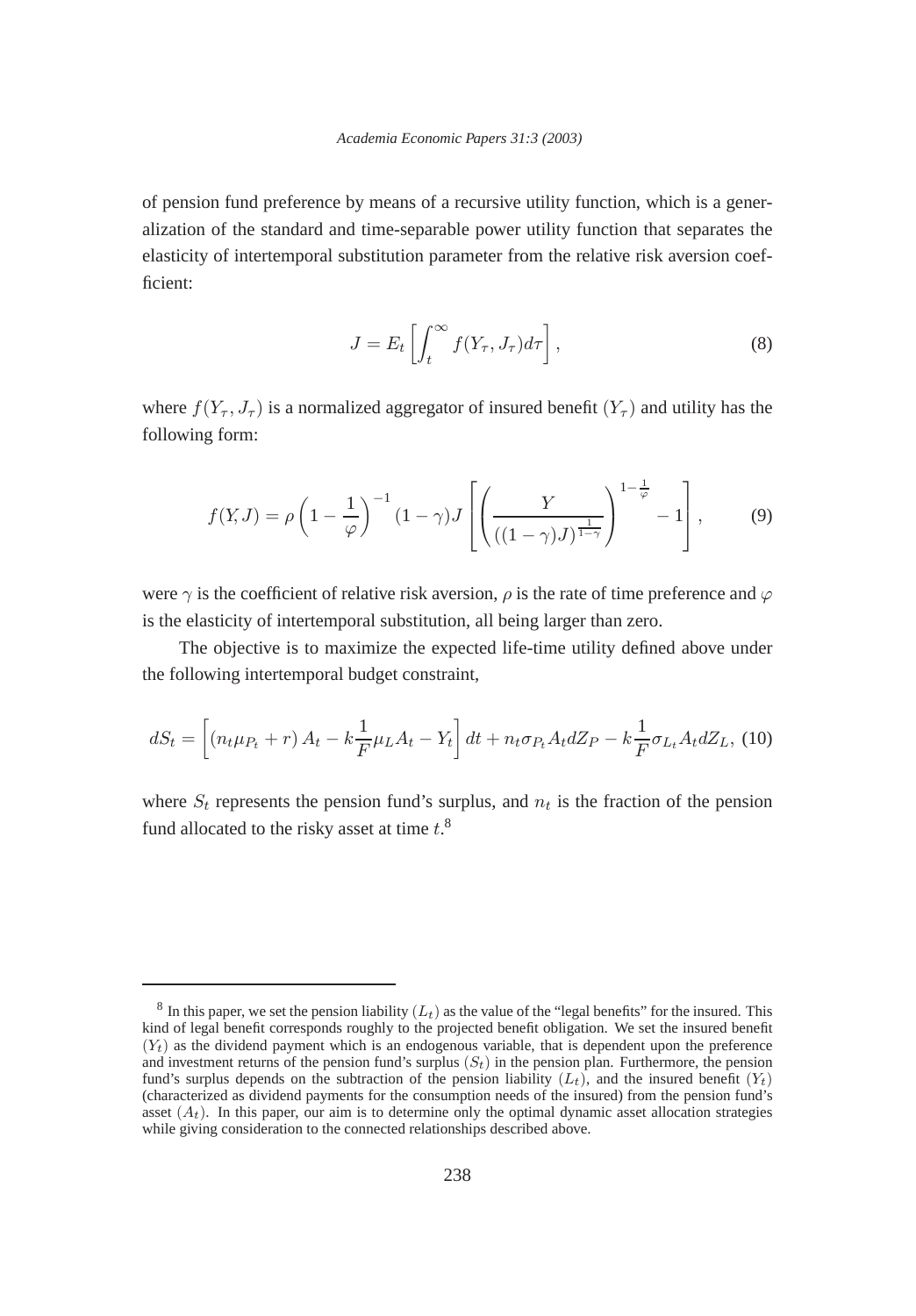# 3. OPTIMAL DYNAMIC ASSET ALLOCATION STRATEGY FOR INTERTEMPORAL PENSION FUND MANAGE-**MENT**

### $3.1$ A special case of the optimal dynamic asset allocation strategy

The value function  $(J)$  seeks to maximize the expected life-time utility of the pension fund. The Bellman equation for the utility function can be derived in accordance with the principle of optimality. Based on the above, the Bellman equation will satisfy,

$$
0 = \sup_{n,Y} \left\{ f(Y_{\tau}, J_{\tau}) + J_S \left[ n\mu_{P_t} A_t + rA_t - k \frac{1}{F} \mu_L A_t - Y_t \right] + J_X \pi (m - X_t) \right\}
$$

$$
+ \frac{1}{2} J_{SS} \left( n^2 \sigma_{P_t}^2 + k^2 \frac{1}{F^2} \sigma_{L_t}^2 - 2k \frac{1}{F} n \sigma_{P_t} \sigma_{L_t} \rho_{PL} \right) A_t^2 + \frac{1}{2} J_{XX} \sigma^2 X_t
$$

$$
+ J_{SX} \left( n \sigma \sqrt{X_t} \sigma_{P_t} \rho_{PX} - k \frac{1}{F} \sigma_{L_t} \sigma \sqrt{X_t} \rho_{LX} \right) A_t \right\}, \quad (11)
$$

where  $J_S$ ,  $J_X$  denote the derivatives of  $J$  with respect to  $S$  and  $X$ , respectively, with similar notations being used for higher derivatives. Meanwhile,  $\rho_{PX}$  is the instantaneous correlation between the unexpected return on risky assets and the state variable  $X_t$ ;  $\rho_{LX}$  is the instantaneous correlation between the growth rate of the pension fund liability and  $X_t$ ; and  $\rho_{PL}$  is the instantaneous correlation between the unexpected return on risky assets and the growth rate of the pension fund liability.

The first-order conditions for this equation are

$$
Y_t = J_S^{-\varphi} J^{\frac{1-\varphi\gamma}{1-\gamma}} \rho^{\varphi} (1-\gamma)^{\frac{1-\varphi\gamma}{1-\gamma}}, \qquad (12)
$$

$$
n_t = \frac{-J_S}{J_{SS}A_t} \frac{\mu_{P_t}}{\sigma_{P_t}^2} + \frac{-J_{SX}}{J_{SS}A_t} \frac{\sigma \sqrt{X_t} \sigma_{P_t} \rho_{PX}}{\sigma_{P_t}^2} + k \frac{1}{F} \frac{\sigma_{P_t} \sigma_{L_t} \rho_{PL}}{\sigma_{P_t}^2}.
$$
 (13)

The optimal dynamic asset allocation strategy has three components. The first is the mean-variance portfolio weight, which is based on the condition that an investor invests in a single-period horizon or invests in accordance with the constant investment opportunity set, i.e. the myopic demand. The second term is the intertemporal hedg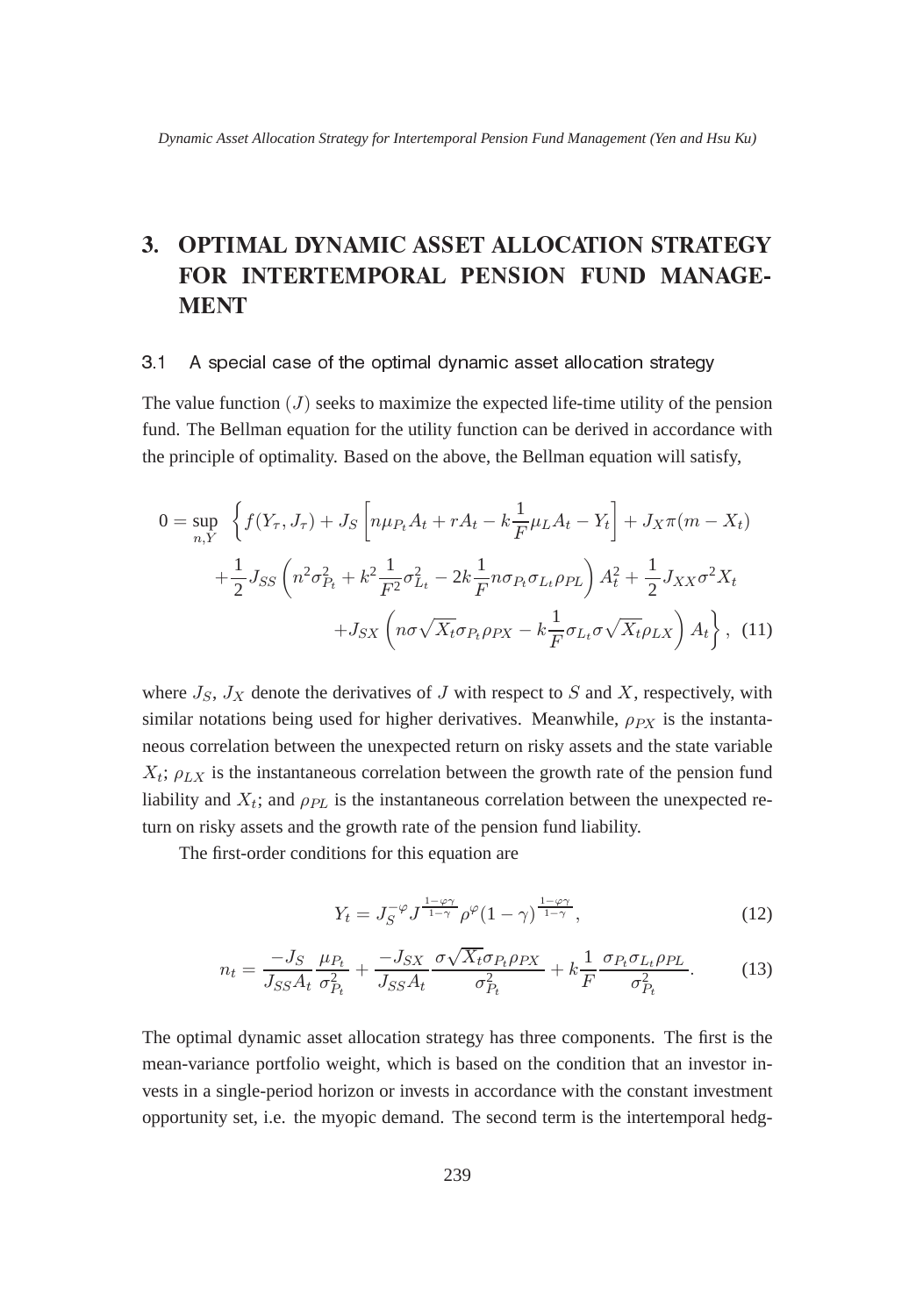ing demand that characterizes the demand arising from the desire to hedge against changes in the investment opportunity set. The hedging demand is determined by the product of the "beta" of the time-varying state variable with respect to the risky asset and the instantaneous rates of change in relation to the value function. The third term is the hedging demand that characterizes the demand arising from the desire to hedge against changes in the pension fund liability. The pension fund liability hedging demand is determined by the product of the "beta" within the pension fund liability with respect to the risky asset, the importance attached to the pension fund liability  $(k)$ , and the inverse of the funding ratio.

In fact, the first-order conditions for our problem are not explicit solutions unless we know the complicated indirect utility function. By substituting the first-order solutions back into the Bellman equation, we obtain

$$
0 = f(Y(J), J) - J_S Y(J) - \frac{1}{2} \frac{(J_S)^2 \mu_{P_t}^2}{J_{SS}} X_t + J_S r A_t - J_S k \frac{1}{F} \mu_L A_t
$$
  
+  $J_X \pi (m - X_t) - \frac{1}{2} \frac{(J_{SX})^2 \sigma^2 \rho_{PX}^2}{J_{SS}} X_t - \frac{1}{2} J_{SS} k^2 \frac{1}{F^2} A_t^2 \rho_{PL}^2 X_t$   
+  $\frac{1}{2} J_{SS} k^2 \frac{1}{F^2} A_t^2 X_t + J_S k \frac{1}{F} A_t \mu_{P_t} \rho_{PL} X_t + J_{SX} k \frac{1}{F} A_t \rho_{PX} \sigma \rho_{PL} X_t$   
+  $\frac{1}{2} J_{XX} \sigma^2 X_t - \frac{J_S}{J_{SS}} J_{SX} \rho_{PX} \sigma \mu_{P_t} X_t - J_{SX} k \frac{1}{F} A_t \rho_{LX} \sigma X_t.$  (14)

If we conjecture that there exists a solution to the functional form  $J(S_t, X_t) = I(X_t)$ .  $(S_t^{1-\gamma}/1-\gamma)$  when  $\varphi=1$ , and substitute it into equation (14), then the ordinary differential equation will have a solution of the form  $I = \exp(Q_0 + Q_1 X_t)$ . By rearranging that equation, we have two equations for  $Q_1$  and  $Q_0$  after collecting terms in  $X_t$  and 1. Full details are provided in Appendix.

We are now able to obtain the indirect utility function and the optimal dynamic asset allocation strategy for intertemporal pension fund management. The indirect utility function is

$$
J(S_t, X_t) = I(X_t) \frac{S_t^{1-\gamma}}{1-\gamma} = \exp(Q_0 + Q_1 X_t) \frac{S_t^{1-\gamma}}{1-\gamma},
$$
\n(15)

while the optimal dynamic asset allocation strategy for intertemporal pension fund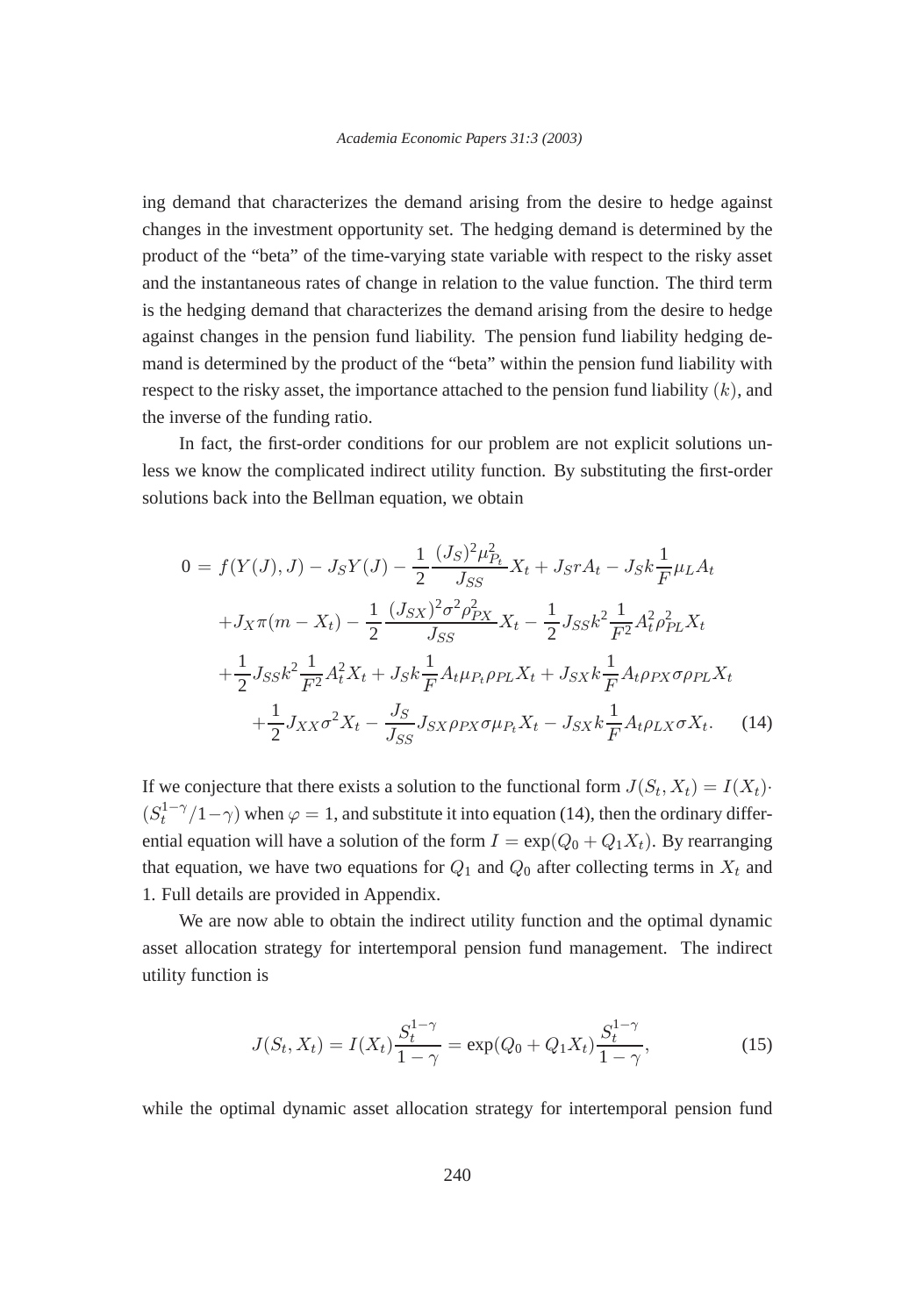management is

$$
n_t = \frac{1}{\gamma \iota} \frac{\mu_{P_t}}{\sigma_{P_t}^2} + \frac{Q_1}{\gamma \iota} \frac{\sigma \rho_{PX}}{\sigma_{P_t}^2} + k \frac{1}{F} \frac{\sigma_{P_t} \sigma_{L_t} \rho_{PL}}{\sigma_{P_t}^2}.
$$
 (16)

However, we have not really solved the model at this stage for two reasons. First, we have not considered the setting of the time-varying instantaneous expected risk premium in relation to the risky asset  $(\mu_{P_t})$ . Second, the above solution is just a special case for our model setting when  $\varphi = 1$ . In the next section, we will use the perturbation method to find the general solution to our model.

#### $3<sub>2</sub>$ Approximate results using perturbation methods

The basic idea behind the use of perturbation methods is that of formulating a general problem, on the condition that we find a particular case that has a known solution, and then use that particular case and its solution as a starting point for computing approximate solutions to nearby problems. This approach is an application of implicit function theorems, Taylor series expansions, and techniques from bifurcation theory and singularity theory. This method is widely used with much success in mathematical physics, particularly in quantum mechanics and general relativity theory (Judd, 1998).

In many financial economic models, determining the unknown function plays a key role in economic analysis under the assumption of a given functional form. However, the more generalized the model is, the more difficult it is to find a closed-form solution, especially in the case of an intertemporal consumption and portfolio choice problem with stochastic nonlinear partial differential equations. In spite of this, this situation has very recently begun to change as a result of several related developments. One of these developments has involved the use of perturbation methods in some special cases where closed-form solutions are derived for computing approximate solutions that will help make economic analysis more explicit. These methods offer analytical insights into investor behavior in models that fall outside the still-limited class that can be solved exactly (Campbell, 2000).

Judd and Guu (1997, 2000), Kogan and Uppal (2000), and Chacko and Viceira (2002), etc. have used this approach to solve dynamic economic or financial models. In the remainder of this paper, we will apply perturbation methods to solve our model. In the context of our problem, the insight we obtain is that the solution for the recursive utility function when  $\varphi = 1$  provides a convenient starting point for performing the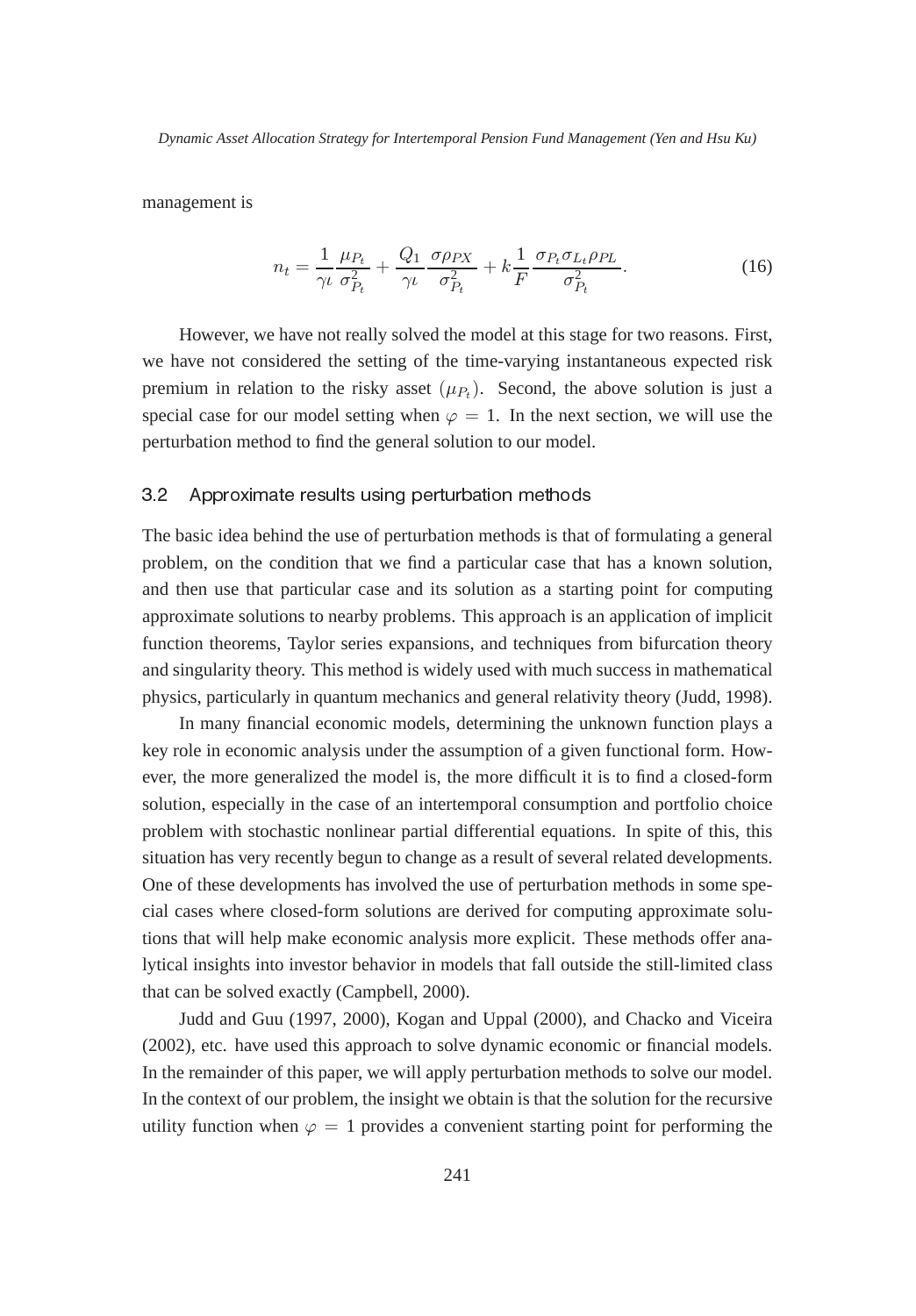expansion. We apply the  $\varphi = 1$  in the previous section as our starting point and compute our model around this solution.

For the setting of the time-varying instantaneous expected risk premium in relation to the risky asset,  $\mu_{P_t}$ , we assume that  $\mu_{P_t} = \mu_0 + \mu_1 \sigma_{P_t}^2$ , and use perturbation methods around the results of the previous section for computing our model. The Bellman equation can be expressed as:

$$
0 = -\frac{\rho^{\varphi}}{1 - \varphi} I^{1 + \frac{1 - \varphi}{1 - \gamma}} + \frac{\varphi}{1 - \varphi} \rho I + \frac{1}{2} \frac{I}{\gamma} \left( \mu_0^2 X_t + \mu_1^2 \frac{1}{X_t} + 2\mu_0 \mu_1 \right)
$$
  
+ 
$$
I r \iota - k \frac{1}{F} \iota \mu_L I + I_X \frac{1}{1 - \gamma} \pi (m - X_t) + \frac{1}{2} \frac{(I_X)^2}{I} \frac{\sigma^2 \rho_{PX}^2}{\gamma} X_t
$$
  
+ 
$$
\frac{1}{2} k^2 \frac{1}{F^2} \iota^2 I \gamma \rho_{PL}^2 X_t - \frac{1}{2} k^2 \frac{1}{F^2} \iota^2 I \gamma X_t + k \frac{1}{F} \iota I \rho_{PL} (\mu_0 X_t + \mu_1)
$$
  
+ 
$$
k \frac{1}{F} \iota I_X \rho_{PX} \sigma \rho_{PL} X_t + \frac{1}{2} I_{XX} \frac{1}{1 - \gamma} \sigma^2 X_t
$$
  
+ 
$$
\frac{1}{\gamma} I_X \rho_{PX} \sigma (\mu_0 X_t + \mu_1) - I_X k \frac{1}{F} \iota \rho_{LX} \sigma X_t.
$$
 (17)

In general, the above equation cannot be computed in closed from. One approach is to obtain an asymptotic approximation to equation (17), where the expansion is performed by taking a first-order expansion of it around the elasticity of intertemporal substitution when  $\varphi = 1$  (Campbell and Viceira (1999, 2001) and Chacko and Viceira (2002)),

$$
I^{1+\frac{1-\varphi}{1-\gamma}} \approx I + I^{1+\frac{1-\varphi}{1-\gamma}} \log \left( I \cdot \frac{(-1)}{1-\gamma} \right) \Big|_{\varphi=1} (\varphi - 1) = I + \frac{1-\varphi}{1-\gamma} I \log I. \tag{18}
$$

<sup>9</sup> Most of the recent studies on optimal asset allocation with time-varying volatility assume that expected excess returns on risky assets are constant. One of the reasons for this is that the expected excess return on the risky asset is often left unspecified as being constant in order to focus on the time-varying volatility. The other reason is to avoid blurring due to complicated computation. Only recently, this kind of constant specification has been improved with a natural extension by replacing the assumption of constant expected excess returns in order to allow the expected return on the risky asset to vary linearly with volatility or the standard deviation as in Liu (2001), and Chacko and Viceira (2002).

The basic idea behind the extension of the linear relationship specification with its conditional variance  $(\sigma_{P_t}^2)$  is similar to the spirit of the ARCH-in-mean model (Engle et al., 1987). The ARCH-in-mean model allows the mean of a sequence to depend linearly on its own conditional variance. The ARCH-M model' s original spirit is similar to the extension of the linear relationship specification of expected excess returns on the risky asset with its conditional variance.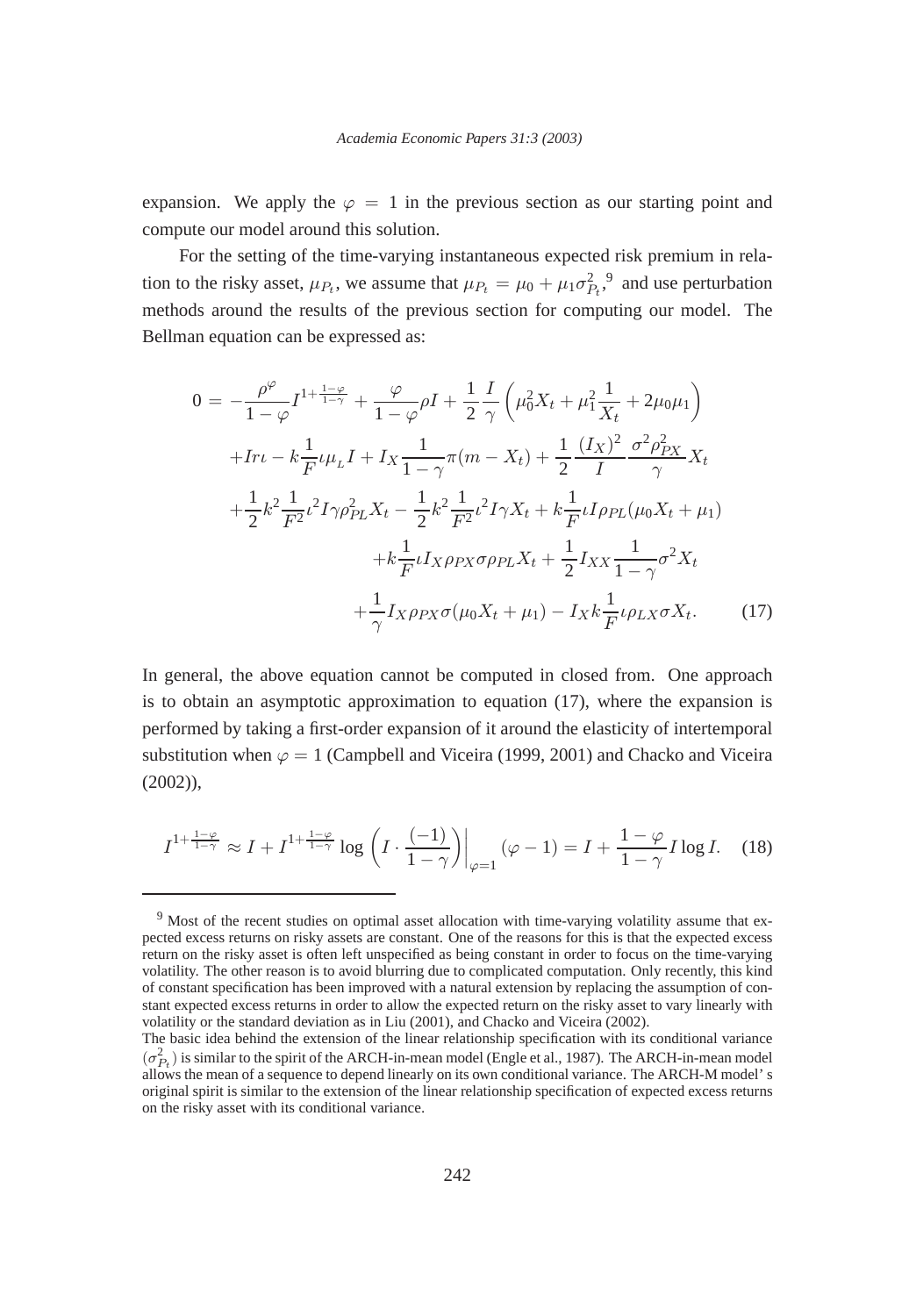By substituting (18) into equation (17), we guess that this equation has a solution of the form

$$
I = \exp(Q_0 + Q_1 \log X_t + Q_2 X_t)
$$
  
\$\approx\$ exp  $\left\{Q_0 + Q_1 \left[ -\log \pi + \log(\pi m - \sigma^2) + 1 - \frac{\pi m - \sigma^2}{\pi X_t} \right] + Q_2 X_t \right\},$ (19)$$ 

where the second approximate equality is obtained from equation (7) by taking a first-order Taylor expansion around the long-term mean  $m_{\sigma_P^2} = \{m - (1/2)[(1 +$  $\beta$ )/ $\beta$ ]( $\sigma^2/\pi$ )}<sup>-1</sup> of the process of the stochastic volatility. From this we can derive the indirect utility function and the optimal dynamic asset allocation strategy for pension fund management without constraints when  $\varphi = 1$ . Full details of this are presented in Appendix.

The indirect utility function is

$$
J(S_t, X_t) = I(X_t) \frac{S_t^{1-\gamma}}{1-\gamma} = \left[ \exp(Q_0 + Q_1 \log X_t + Q_2 X_t) \right] \frac{S_t^{1-\gamma}}{1-\gamma}, \quad (20)
$$

and the optimal dynamic asset allocation strategy for intertemporal pension fund management is

$$
n_t = \frac{1}{\gamma \iota} \left( \mu_1 + \mu_0 \frac{1}{\sigma_{P_t}^2} \right) + \frac{1}{\gamma \iota} \sigma \rho_{PX} \left( Q_1 + Q_2 \frac{1}{\sigma_{P_t}^2} \right) + k \frac{1}{F} \frac{\sigma_{P_t} \sigma_{L_t} \rho_{PL}}{\sigma_{P_t}^2}.
$$
 (21)

Now we have explicitly solved the problem of the dynamic asset allocation strategy for intertemporal pension fund management with a time-varying expected return and volatility. In the next section, we provide analyses of our results.

# **LOCATION STRATEGY FOR INTERTEMPORAL PEN-SION FUND MANAGEMENT**

The optimal dynamic asset allocation strategy for the pension fund in relation to the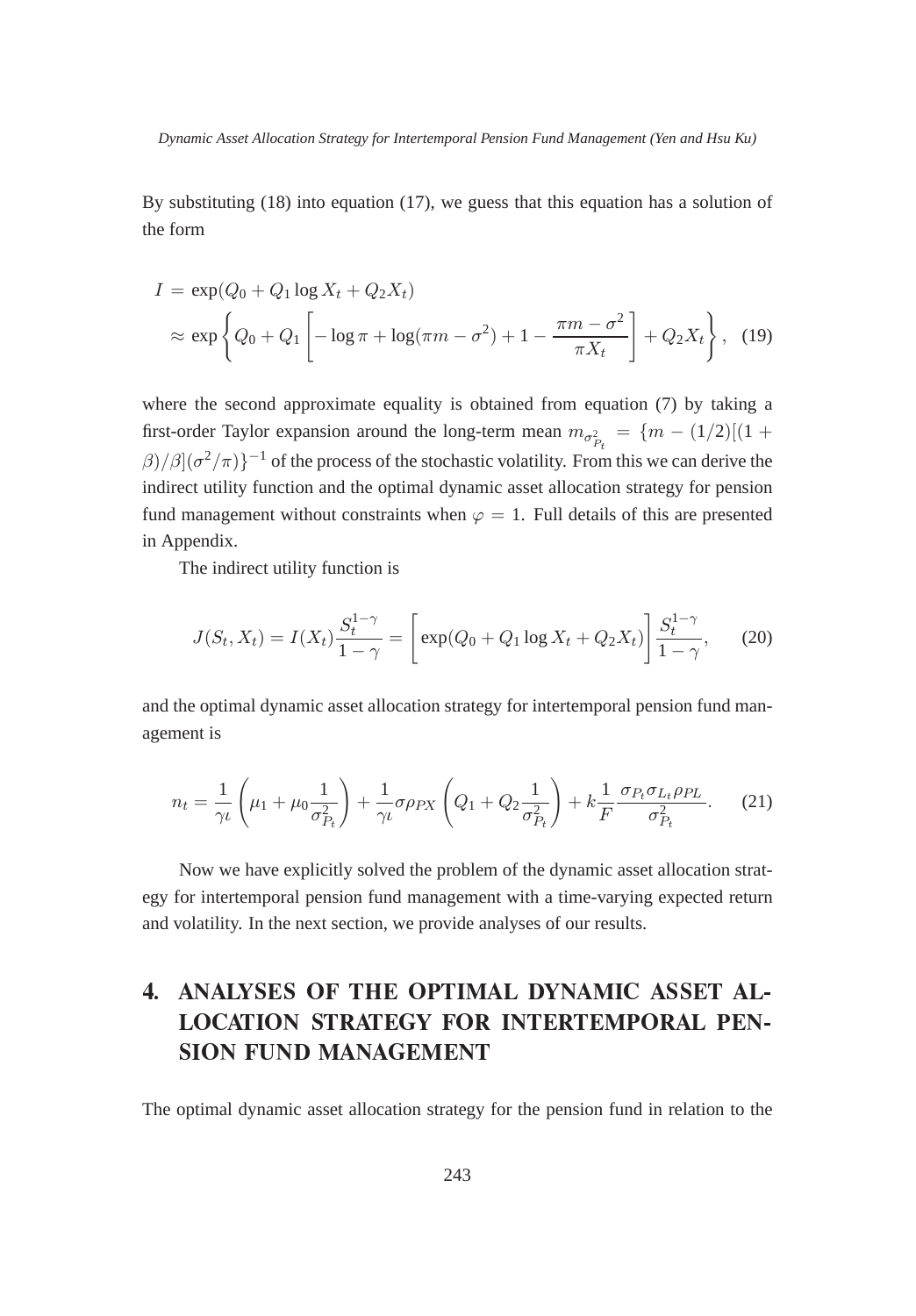risky asset has three components: the myopic component, the intertemporal hedging component and the liability hedging component. First, the dependence of the myopic component is simple. It is an affine function of the reciprocal of the time-varying volatility and decreases with the coefficient of relative risk aversion. Since volatility is time varying, the myopic component is time varying, too. The position of the myopic component can be either positive or negative, depending on  $\mu_0$ ,  $\mu_1$  and the level of volatility.<sup>10</sup>

The intertemporal hedging component of the optimal asset allocation in relation to the risky asset is also an affine function of the reciprocal of the time-varying volatility with coefficients  $Q_1$  and  $Q_2$ , and decreases with the coefficient of relative risk aversion. While  $Q_2$  and  $Q_1$  are the solutions to the two independent quadratic equations (A7) and (A8), respectively,  $Q_0$  is the solution to (A9), given  $Q_1$  and  $Q_2$ . When  $\gamma > 1$ in the case of the coefficient  $Q_1$ , the equation (A8) has two real roots with opposite signs according to the quadratic equation theory. Furthermore, the value function  $J$  is maximized only by the solution associated with the negative root of the discriminant of the quadratic equation (A8), i.e. the positive root of equation (A8). The roots of the quadratic equation for  $Q_2$  are always real provided that  $|\mu_0(1/\gamma t)(F/k) + \rho_{PL}| > 1$ when  $\gamma > 1$ . These two roots also have opposite signs, and the value function is maximized only with the solution associated with the positive root of the discriminant of the quadratic equation (A7), i.e. the negative root of equation (A7).

Since  $Q_1 > 0$ , the sign of the intercept of the intertemporal hedging component is positive when both  $\gamma > 1$  and  $\rho_{PX} > 0$ . This positive hedging component is independent of the level of the volatility, and is counteracted partially by the negative hedging demand from the effect of stochastic volatility. The intertemporal hedging component of the optimal asset allocation in relation to the risky asset is affected by the instantaneous correlation between the unexpected return on the risky asset and the

<sup>&</sup>lt;sup>10</sup> A great many applications of ARCH-M (or GARCH-M) models to different stock index returns have been reported by numerous authors, such as French et al. (1987), Chou (1988), Friedman and Kuttner (1992) and Bollerslev et al. (1992), etc., just as most of these empirical studies have shown that the risk premium in relation to the risky asset is significantly an increasing function of its own conditional variance. From these results, we predict that the sign of  $\mu_1$  (the coefficient of  $\sigma_{P_t}^2$ ) is positive. This prediction is intuitive because the greater the conditional variance of returns, the greater the compensation necessary to induce the agent to hold the risky asset (Enders, 1995). Some of these relevant empirical studies show that the intercept of the linear relationship between the expected excess returns on risky assets with their own conditional variances is positive, although not all of the empirical results show that the intercept is significantly different from zero. The positive sign of the intercept means that investors also need another kind of compensation to hold the risky asset apart from the compensation associated with the conditional variance risk measure. From this, we also predict that the sign of  $\mu_0$  is positive.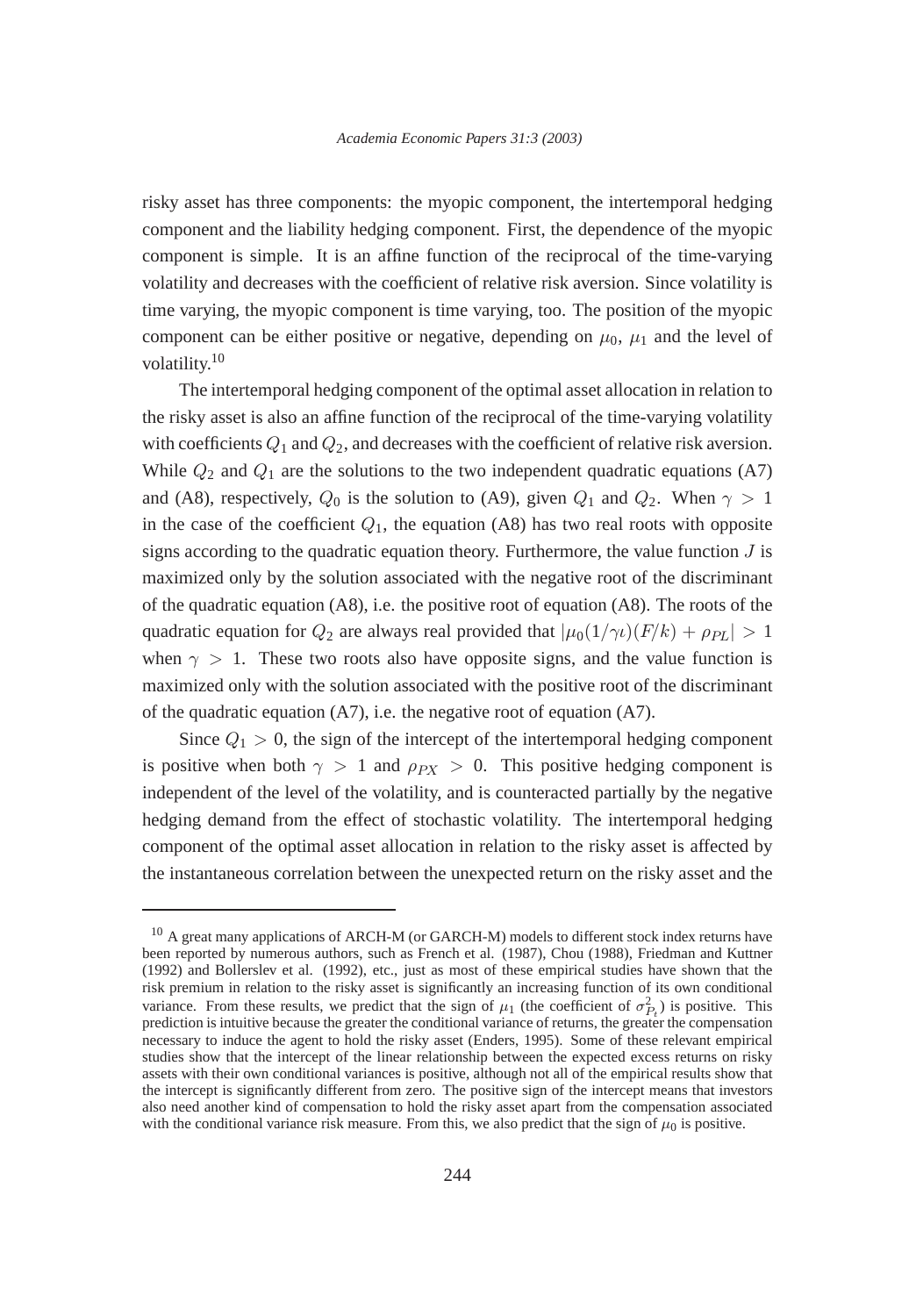state variable ( $\rho_{PX}$ ), which is also equal to  $-\rho_{Po_{P_t}^2}$ , where  $\rho_{Po_{P_t}^2}$  is the instantaneous correlation between the unexpected return and the proportional change in the stochastic volatility of the risky asset. If  $\rho_{PX} > 0$ , i.e.  $\rho_{Po_{P_t}^2} < 0$ , then the unexpected return on the risky asset will be low (the market situation is bad), and the state of the market uncertainty will be high. Since  $Q_2 < 0$  when  $\gamma > 1$ , the positive instantaneous correlation between the unexpected return on the risky asset and the state variable  $(\rho_{PX})$  implies that the pension fund will be characterized by a negative intertemporal hedging demand due to changes solely in the volatility of the risky asset, which lacks the ability to hedge against an increase in volatility.

Similar discussions are found in Liu (2001) and Chacko and Viceira (2002). However, in our generalized model, taking into consideration the pension fund liability also affects the intertemporal hedging component through the coefficient  $Q_2$ . In the previous section we assumed that the instantaneous correlation between the growth rate of the pension fund liability and the state variable is  $\rho_{LX}$  which is equal to  $\rho_{L\sigma_{L}^2}$ , given the setting of  $\sigma_{L_t} = X_t^{1/2}$ .  $\rho_{L\sigma_{L_t}^2}$  is the instantaneous correlation between the growth rate of the pension fund liability and the proportional change in the stochastic volatility. The size of the negative hedging demand due to the effect of the stochastic volatility of the intertemporal hedging component is increasing with the instantaneous correlation between the growth rate of the pension fund liability and the proportional change in the stochastic volatility  $(\rho_{L\sigma_L^2})$  when  $\gamma > 1$ . Since  $Q_2 < 0$ , we have  $\left(\frac{\partial Q_2}{\partial \rho_{LX}}\right) = \left(\frac{\partial Q_2}{\partial \rho_{L\sigma_{L_t}^2}}\right) < 0$  (for a detailed analysis, please see Appendix). This implies that an increase in the instantaneous correlation  $\rho_{L\sigma_{L_t}^2}$  increases the absolute value of  $Q_2$  and hence the absolute value of the negative hedging demand due to the effect of the stochastic volatility of the intertemporal hedging component. This means that when high uncertainty results from the high growth rate of the pension fund liability, the pension fund will place more negative weight on the risky asset for hedging purposes.

In this paper, there is another distinct hedging component, the liability hedging component, which is directly affected by the pension fund liability. The liability hedging component of the optimal asset allocation in relation to a risky asset is a linear function of the reciprocal of the stochastic volatility. This liability hedging component also depends on the inverse of the funding ratio  $(1/F)$ , the importance attached to the liability  $(k)$ , and the instantaneous correlation between the unexpected return on the risky asset and the growth rate of the pension fund liability  $(\rho_{PL})$ .

Most importantly, the liability hedging component is not like the myopic com-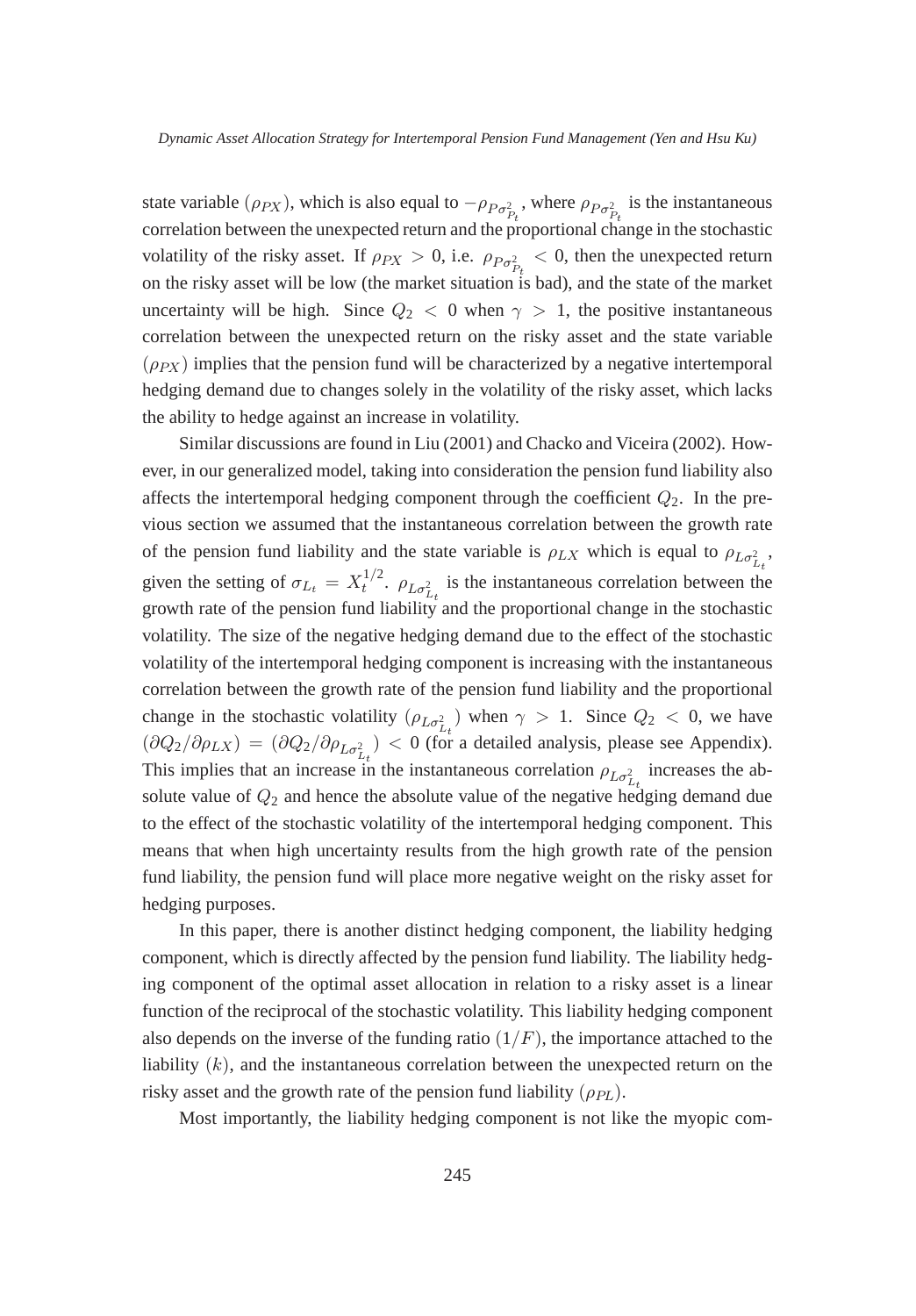ponent, the intertemporal hedging component which decreases with the coefficient of relative risk aversion. It is in fact independent of either the risk aversion behavior or the preference. By contrast, it depends on the funding ratio. When the funding ratio is high, the liability hedging component will be low. This makes sense because the lower the relative magnitude of the pension fund liability, the less necessary it is to hedge against such risk.

The liability hedging component also depends on the instantaneous correlation between the unexpected return on the risky asset and the growth rate of the pension fund liability. The magnitude of the liability hedging component increases with the absolute value of this instantaneous correlation. When the instantaneous correlation is positive, the pension fund holds a positive position on the risky asset in relation to the liability hedging component, which provides partial hedging against liability changes and vice versa. If the instantaneous correlation is equal to zero, the return on the risky asset is uncorrelated with the growth rate of the pension fund liability. The risky asset thus provides no ability to hedge against an increase in liability, and the liability hedging component is unnecessary. This paper presents a generalized model of the importance to be attached to liability  $(k)$ , without a specification regarding the value of k. When  $k = 0$ , it is a special case of asset-only optimization for a pension fund dynamic asset allocation strategy. However, in this model, the importance to be attached to the pension fund liability can vary between zero and one. The greater the desire to hedge the pension fund liability, the more importance  $(k)$  that is attached to liability, and the more weight that is assigned to the liability hedging component.

### $5<sub>1</sub>$ **CONCLUSIONS**

In this paper, we provide an analysis of the optimal dynamic asset allocation strategy for a pension fund under an economic environment with time-varying investment opportunities. We extend the static mean-variance optimization approach of Sharpe and Tint (1990), which includes liabilities in asset mix considerations for pension fund asset allocation strategies, to an intertemporal model.

Our closed-form solutions are obtained using perturbation methods. We derive the approximate analytical solution using perturbation methods of approximation around a particular point in the preference space. We show that the optimal dynamic asset allocation strategy for the pension fund in the risky asset has three components: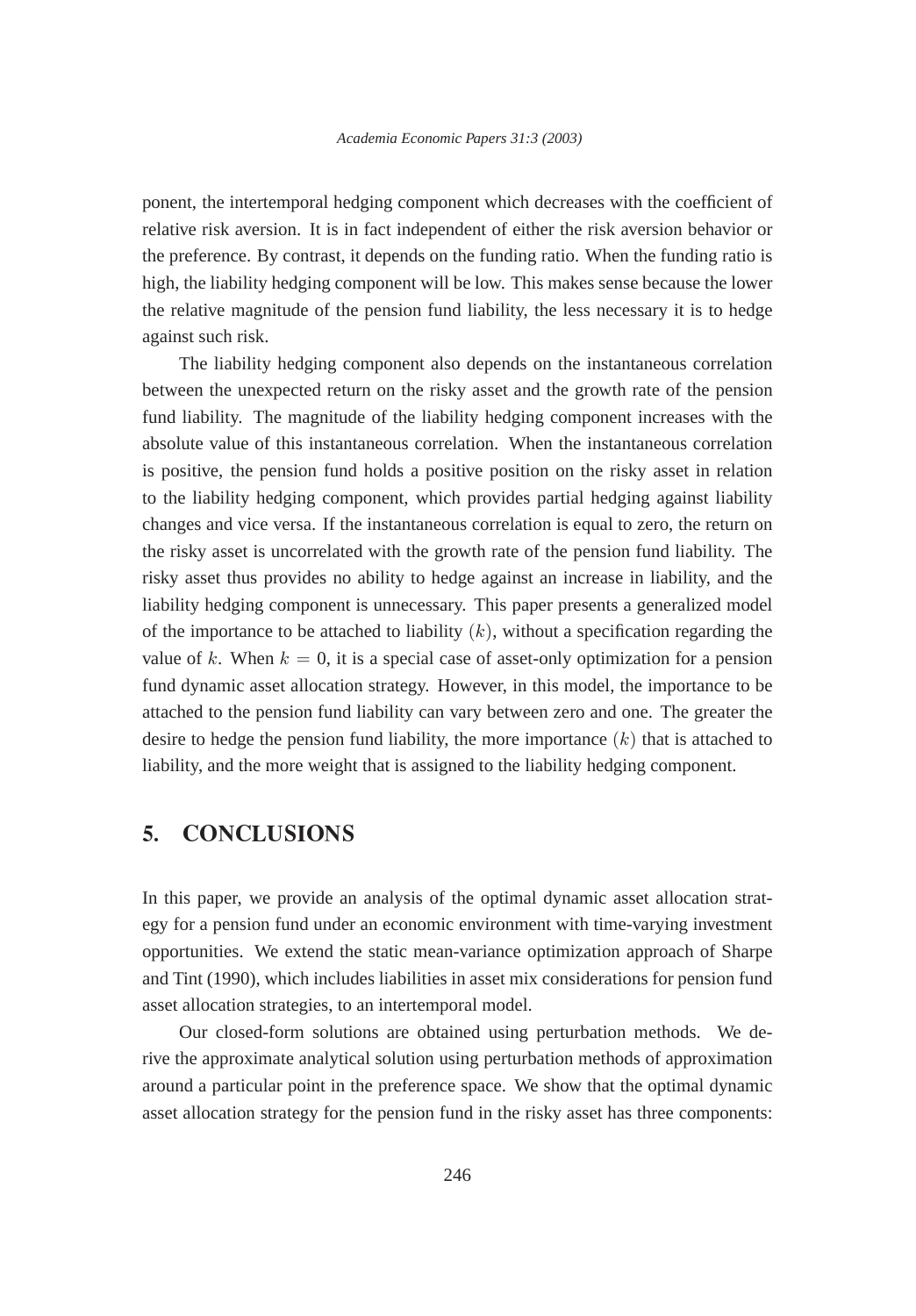the myopic component, the intertemporal hedging component, and the liability hedging component. The myopic component and the intertemporal hedging component are all affine functions of the reciprocal of the time-varying volatility of the risky asset and are inversely correlated with the coefficient of relative risk aversion. We show that the intertemporal hedging demand of the pension fund is negative when it comes from changes that are solely in the risky asset's volatility, because in this case the risky asset lacks the ability to hedge against an increase in volatility. In addition, under the condition of the pension liability's high uncertainty and high growth rate, more negative weight will be assigned to the intertemporal component in hedging.

In this paper, we propose a new hedging component, the liability hedging component, of the dynamic asset allocation for pension fund management, in contrast to Merton (1993). The component is a hedging demand that arises from the desire to hedge against changes in the pension fund liability. The liability hedging component of the optimal asset allocation of the risky asset is time-varying, as it is a linear function of the reciprocal of the stochastic volatility of the risky asset. We find that a higher funding ratio is associated with a lower liability hedging component. This makes sense because the lower the relative magnitude of the pension fund liability, the less necessary it is to hedge against such risk. In addition, as the pension fund manager attaches greater importance to the liability, he increases the holding of the liability hedging component. The greater the desire to hedge the pension fund liability, the greater the importance to be attached to the liability  $(k)$ , and the more weight that is assigned to the liability hedging component. The liability hedging component is independent of the attitude to risk aversion or the preference. Our intertemporal model can be extended to situations where the liability is not the item most necessarily involved, but where other assets beyond the decisions made in asset allocation form part of the beneficial owner's net worth as described by Sharpe and Tint (1990) using a static model. They are all based on the chosen concept of the net worth of the beneficial owner. More generally, after taking into consideration the relationships between assets included and excluded in the asset allocation field, or between liabilities and assets in the allocation field, we can apply this intertemporal model in discussing other assets that are normally excluded from asset allocation decisions.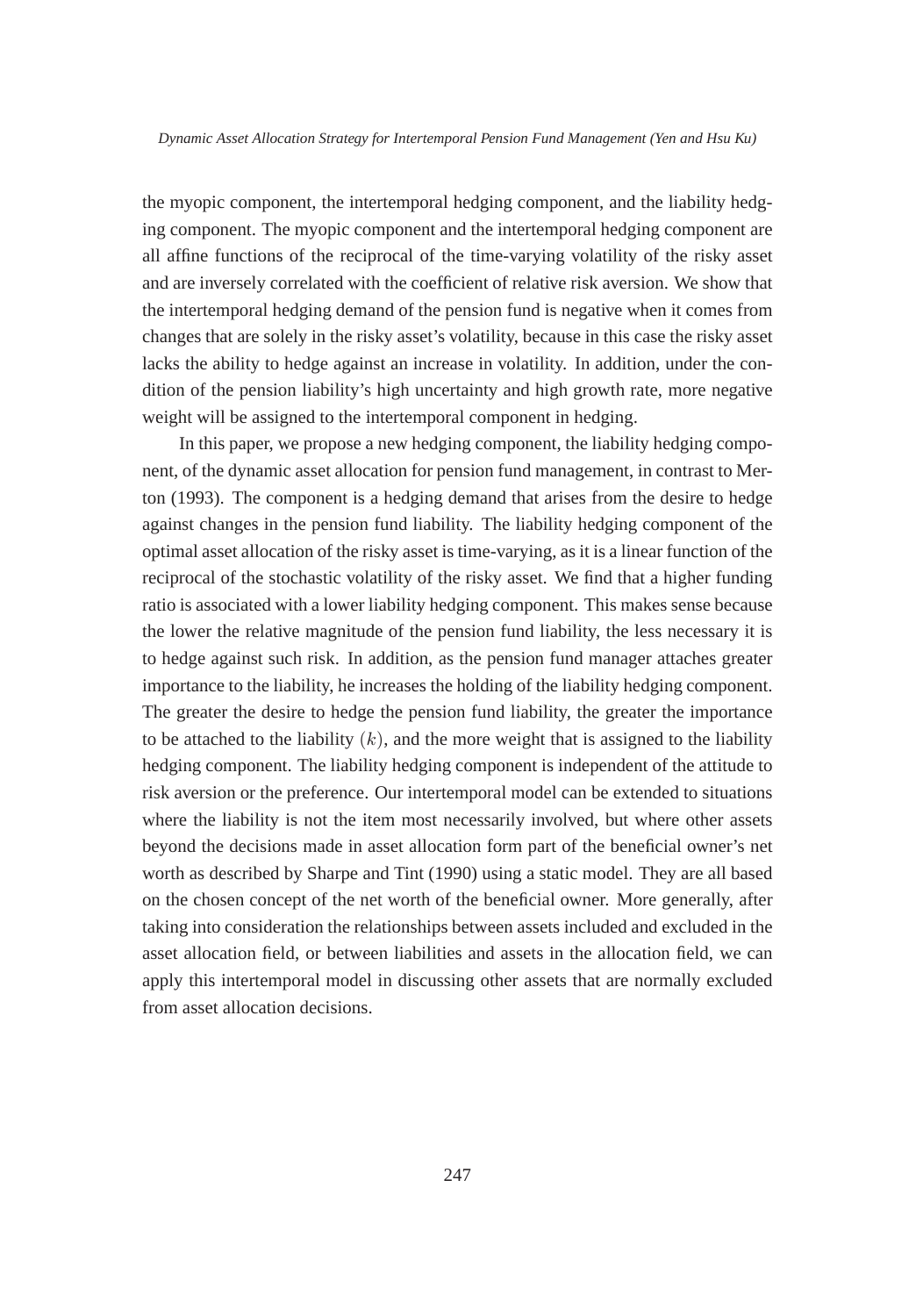# **The derivation of the exact solution for the optimal dynamic asset allocation strategy** when  $\varphi = 1$

We conjecture that there exists a solution for the functional form  $J(S_t, X_t) = I(X_t)$  $(S_t^{1-\gamma}/1-\gamma)$  when  $\varphi = 1$ , and substitute it into equation (14):

$$
0 = \left(\log \rho - \frac{\gamma}{1 - \gamma} \log(1 - \gamma) - \frac{1}{1 - \gamma} \log I - 1\right) \rho I + \frac{1}{2} \frac{I \mu_{P_t}^2}{\gamma} X_t
$$
  
+ $I \nu r - k \frac{1}{F} \mu_L I \nu + I_X \frac{1}{1 - \gamma} \pi (m - X_t) + \frac{1}{2} \frac{(I_X)^2}{I} \frac{\sigma^2 \rho_{PX}^2}{\gamma} X_t$   
+ $\frac{1}{2} k^2 \frac{1}{F^2} I \gamma \nu^2 \rho_{PL}^2 X_t - \frac{1}{2} k^2 \frac{1}{F^2} I \nu^2 \gamma X_t + k \frac{1}{F} I \nu \mu_{P_t} \rho_{PL} X_t$   
+ $k \frac{1}{F} \nu I_X \rho_{PX} \sigma \rho_{PL} X_t + \frac{1}{2} I_{XX} \frac{1}{1 - \gamma} \sigma^2 X_t$   
+ $\frac{1}{\gamma} I_X \rho_{PX} \sigma \mu_{P_t} X_t - I_X k \frac{1}{F} \nu \rho_{LX} \sigma X_t,$  (A1)

where  $\iota \equiv 1/[1 - (k/F)]$ . The above ordinary differential equation has a solution that takes the form  $I = \exp(Q_0 + Q_1 X_t)$ , so that (A1) can be expressed as

$$
0 = \left(\log \rho - \frac{\gamma}{1 - \gamma} \log(1 - \gamma) - \frac{1}{1 - \gamma} (Q_0 + Q_1 X_t) - 1\right) \rho
$$
  
+ 
$$
\frac{1}{2} \frac{\mu_{P_t}^2}{\gamma} X_t + r \iota - k \frac{1}{F} \iota \mu_L + Q_1 \frac{1}{1 - \gamma} \pi (m - X_t)
$$
  
+ 
$$
\frac{1}{2} \frac{\sigma^2 \rho_{PX}^2}{\gamma} Q_1^2 X_t + \frac{1}{2} k^2 \frac{1}{F^2} \iota^2 \gamma \rho_{PL}^2 X_t - \frac{1}{2} k^2 \frac{1}{F^2} \iota^2 \gamma X_t
$$
  
+ 
$$
k \frac{1}{F} \iota \mu_{P_t} \rho_{PL} X_t + k \frac{1}{F} \iota Q_1 \rho_{PX} \sigma \rho_{PL} X_t + \frac{1}{2} Q_1^2 \frac{1}{1 - \gamma} \sigma^2 X_t
$$
  
+ 
$$
\frac{1}{\gamma} Q_1 \rho_{PX} \sigma \mu_{P_t} X_t - k \frac{1}{F} \iota Q_1 \rho_{LX} \sigma X_t.
$$
 (A2)

Rearranging the above equation, we have the following two equations for  $Q_0$  and  $Q_1$ ,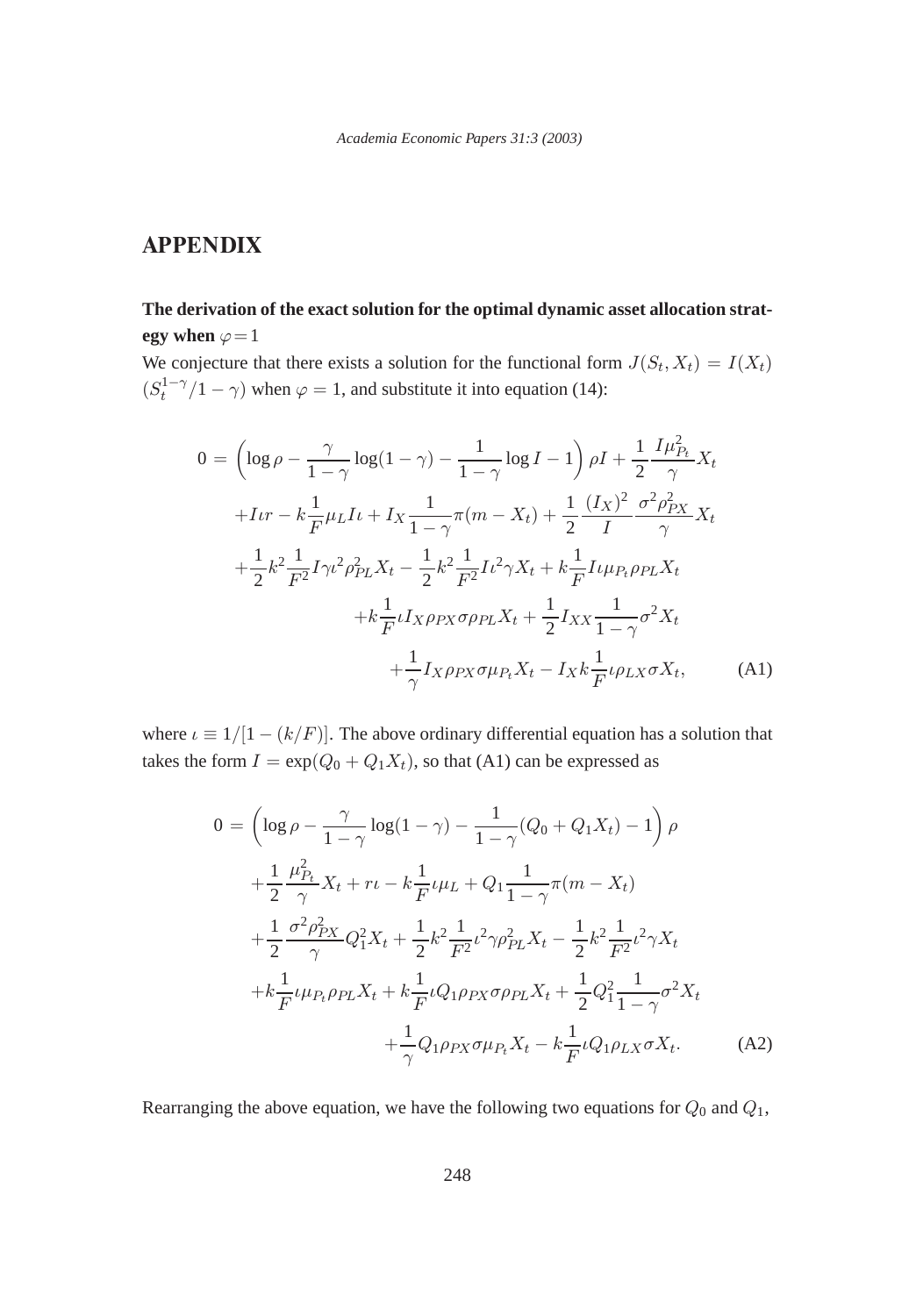$$
\left(\frac{1}{1-\gamma}\pi m\right)Q_1 - \left(\frac{1}{1-\gamma}\rho\right)Q_0 + \left(\log \rho - \frac{\gamma}{1-\gamma}\log(1-\gamma) - 1\right)\rho
$$

$$
+r\iota - k\frac{1}{F}\iota\mu_L = 0, \quad (A3)
$$

$$
\left(\frac{1}{2}\frac{\sigma^2 \rho_{PX}^2}{\gamma} + \frac{1}{2}\frac{1}{1-\gamma}\sigma^2\right)Q_1^2
$$
  
+  $\left(-\frac{1}{1-\gamma}\rho - \frac{1}{1-\gamma}\pi + k\frac{1}{F}\iota\rho_{PX}\sigma\rho_{PL} + \frac{1}{\gamma}\rho_{PX}\sigma\mu_{P_t} - k\frac{1}{F}\iota\rho_{LX}\sigma\right)Q_1$   
+  $\frac{1}{2}\frac{\mu_{P_t}^2}{\gamma} + \frac{1}{2}k^2\frac{1}{F^2}\iota^2\gamma\rho_{PL}^2 - \frac{1}{2}k^2\frac{1}{F^2}\iota^2\gamma + k\frac{1}{F}\iota\mu_{P_t}\rho_{PL} = 0$ , (A4)

and we also have:

$$
Q_1 = \frac{-b \pm \sqrt{b^2 - 4ac}}{2a},
$$

where

$$
a = \frac{1}{2} \frac{\sigma^2 \rho_{PX}^2}{\gamma} + \frac{1}{2} \frac{1}{1 - \gamma} \sigma^2,
$$
  
\n
$$
b = -\frac{\rho + \pi}{1 - \gamma} + k \frac{1}{F} \iota \rho_{PX} \sigma \rho_{PL} + \frac{1}{\gamma} \rho_{PX} \sigma \mu_{P_t} - k \frac{1}{F} \iota \rho_{LX} \sigma,
$$
  
\n
$$
c = \frac{1}{2} \frac{\mu_{P_t}^2}{\gamma} + \frac{1}{2} k^2 \frac{1}{F^2} \iota^2 \gamma \rho_{PL}^2 - \frac{1}{2} k^2 \frac{1}{F^2} \iota^2 \gamma + k \frac{1}{F} \iota \mu_{P_t} \rho_{PL},
$$

and

$$
Q_0 = \left(\frac{\pi m}{\rho}\right) Q_1 + (1 - \gamma) \log \rho - \gamma \log(1 - \gamma) - 1 + \gamma + r \frac{1 - \gamma}{\rho} - k \frac{1}{F} \iota \mu_L \frac{1 - \gamma}{\rho}.
$$
 (A5)

From this result, we can obtain the indirect utility function and the optimal dynamic asset allocation strategy for intertemporal pension fund management when  $\varphi = 1$ .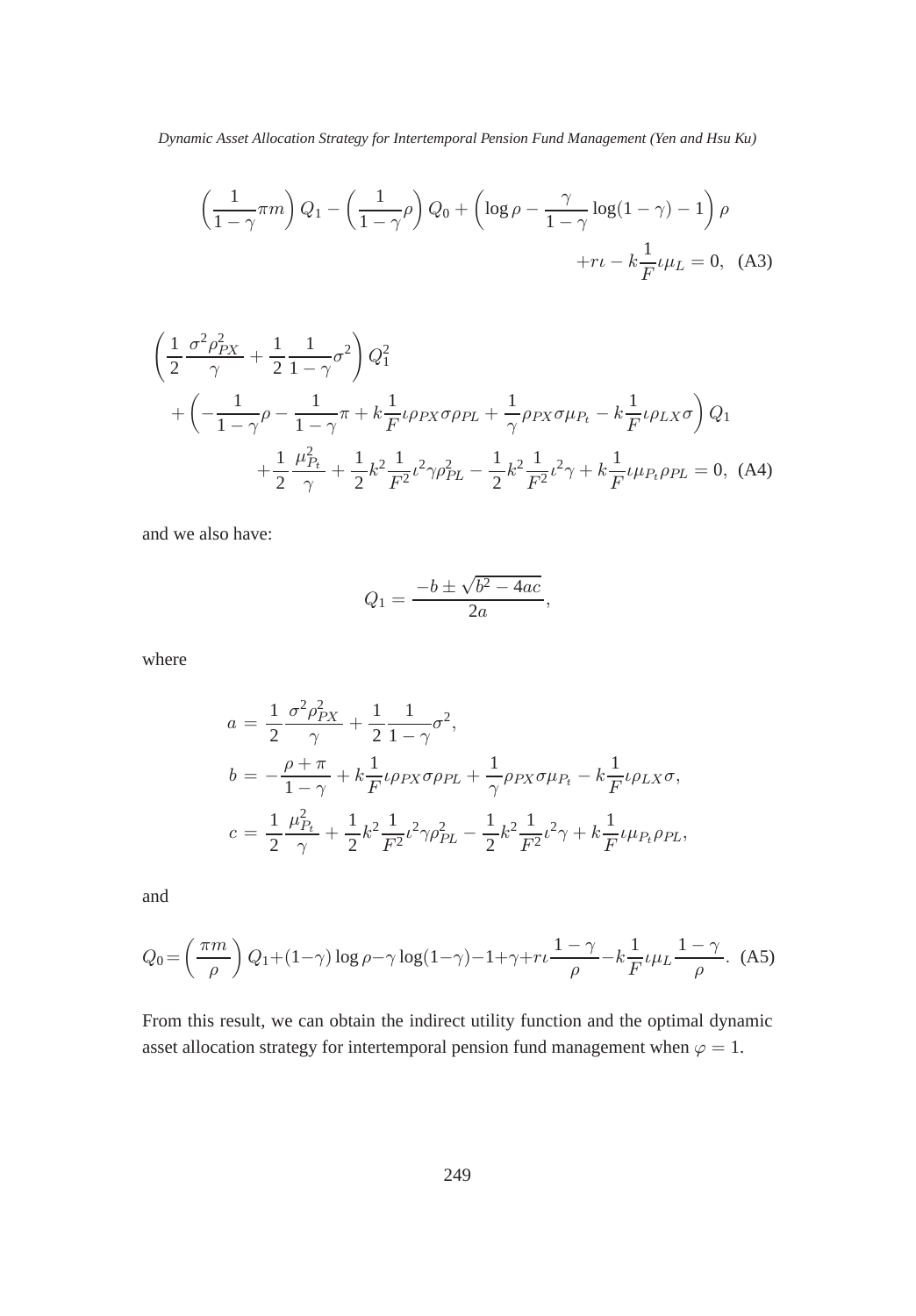# **The derivation of the approximate results**

After taking a first-order expansion of equation (17) around the elasticity of intertemporal substitution with  $\varphi = 1$ , we have

$$
0 = -\frac{\rho^{\varphi}}{1-\varphi} - \frac{\rho^{\varphi}}{1-\gamma} \left\{ Q_0 + Q_1 \left[ -\log \pi + \log(\pi m - \sigma^2) + 1 - \frac{\pi m - \sigma^2}{\pi X_t} \right] \right\}
$$
  
+ $Q_2 X_t \left\} + \frac{\varphi}{1-\varphi} \rho + \frac{1}{2\gamma} \left( \mu_0^2 X_t + \mu_1^2 \frac{1}{X_t} + 2\mu_0 \mu_1 \right) + r\iota - k \frac{1}{F} \iota \mu_L$   
+ $\frac{1}{1-\gamma} \pi (m - X_t) \left( Q_1 \frac{1}{X_t} + Q_2 \right) + \frac{1}{2} \frac{\sigma^2 \rho_{PX}^2}{\gamma} \left( Q_1 \frac{1}{X_t} + Q_2 \right)^2 X_t$   
+ $\frac{1}{2} k^2 \frac{1}{F^2} \iota^2 \gamma \rho_{PL}^2 X_t - \frac{1}{2} k^2 \frac{1}{F^2} \iota^2 \gamma X_t + k \frac{1}{F} \iota \rho_{PL} (\mu_0 X_t + \mu_1)$   
+ $k \frac{1}{F} \iota \rho_{PX} \sigma \rho_{PL} \left( Q_1 \frac{1}{X_t} + Q_2 \right) X_t + \frac{1}{2} \frac{1}{1-\gamma} \sigma^2 \left[ \left( Q_1 \frac{1}{X_t} + Q_2 \right)^2$   
- $Q_1 \frac{1}{X_t^2} \right] X_t + \frac{1}{\gamma} \rho_{PX} \sigma (\mu_0 X_t + \mu_1) \left( Q_1 \frac{1}{X_t} + Q_2 \right)$   
- $k \frac{1}{F} \iota \rho_{LX} \sigma \left( Q_1 \frac{1}{X_t} + Q_2 \right) X_t.$  (A6)

Rearranging the above equation, we have the following three equations for  $Q_2$ ,  $Q_1$  and  $Q_0$ :

$$
Q_2^2 \left( \frac{1}{2} \frac{\sigma^2 \rho_{PX}^2}{\gamma} + \frac{1}{2} \frac{1}{1 - \gamma} \sigma^2 \right) + Q_2 \left( -\frac{\rho^{\varphi}}{1 - \gamma} - \frac{1}{1 - \gamma} \pi + k \frac{1}{F} \iota \rho_{PX} \sigma \rho_{PL} + \frac{1}{\gamma} \rho_{PX} \sigma \mu_0 - k \frac{1}{F} \iota \rho_{LX} \sigma \right) + \frac{1}{2\gamma} \mu_0^2 + \frac{1}{2} k^2 \frac{1}{F^2} \iota^2 \gamma \rho_{PL}^2 + k \frac{1}{F} \iota \mu_0 \rho_{PL} - \frac{1}{2} k^2 \frac{1}{F^2} \iota^2 \gamma = 0, \quad (A7)
$$

$$
Q_1^2 \left( \frac{1}{2} \frac{\sigma^2 \rho_{PX}^2}{\gamma} + \frac{1}{2} \frac{1}{1 - \gamma} \sigma^2 \right) + Q_1 \left( \frac{\rho^{\varphi}}{1 - \gamma} \frac{\pi m - \sigma^2}{\pi} + \frac{\pi}{1 - \gamma} m - \frac{1}{2} \frac{1}{1 - \gamma} \sigma^2 + \frac{1}{\gamma} \rho_{PX} \sigma \mu_1 \right) + \frac{1}{2\gamma} \mu_1^2 = 0, \quad (A8)
$$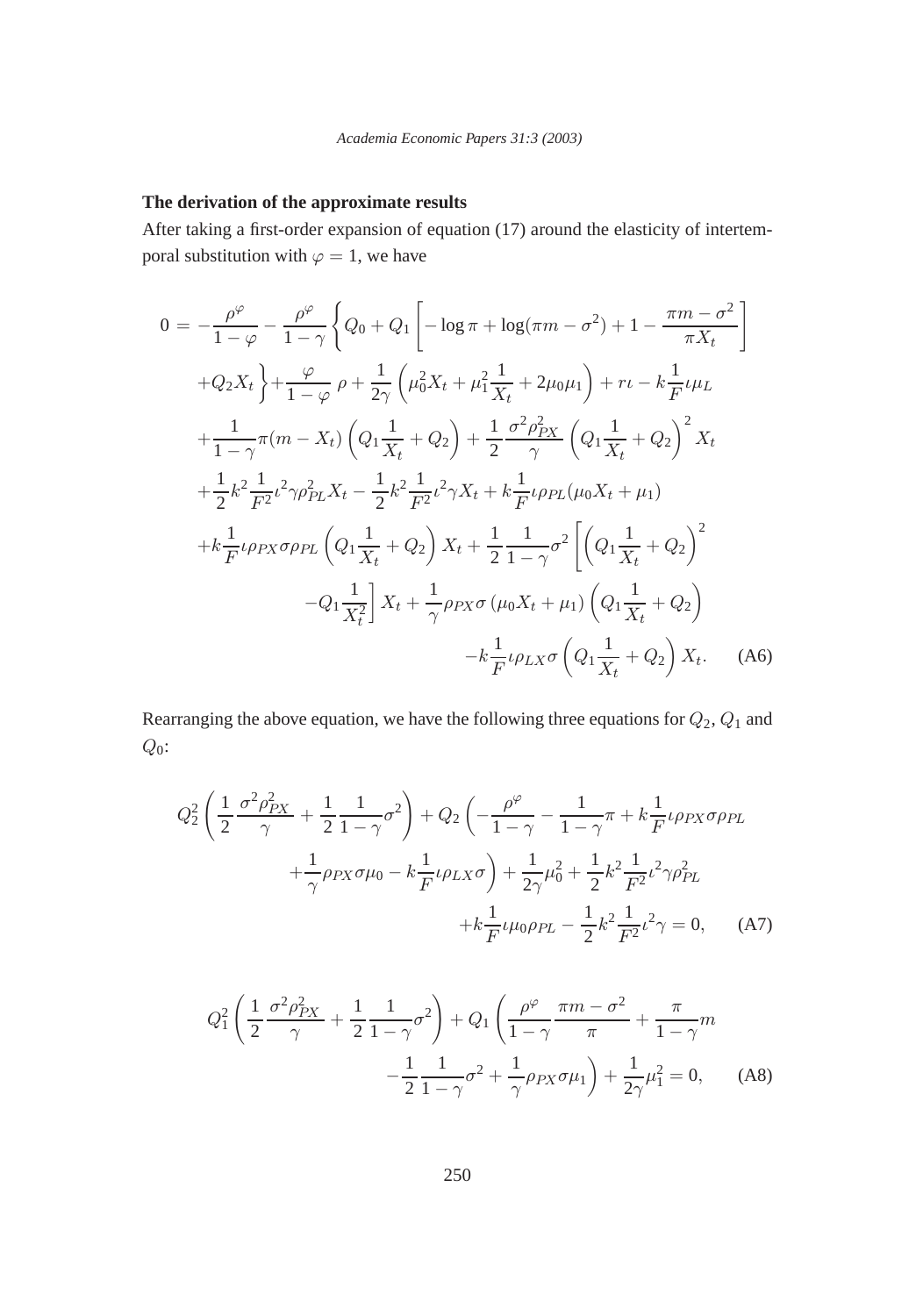$$
Q_2\left(\frac{\pi}{1-\gamma}m+\frac{1}{\gamma}\rho_{PX}\sigma\mu_1\right)+Q_1\left[\frac{\rho^{\varphi}}{1-\gamma}\log\pi-\frac{\rho^{\varphi}}{1-\gamma}\log(\pi m-\sigma^2)\right.-\frac{\rho^{\varphi}}{1-\gamma}-\frac{\pi}{1-\gamma}+k\frac{1}{F}\iota\rho_{PX}\sigma\rho_{PL}+\frac{1}{\gamma}\rho_{PX}\sigma\mu_0-k\frac{1}{F}\iota\rho_{LX}\sigma\right]-Q_0\left(\frac{\rho^{\varphi}}{1-\gamma}\right)+Q_1Q_2\left(\frac{1}{\gamma}\sigma^2\rho_{PX}^2+\frac{1}{1-\gamma}\sigma^2\right)-\frac{\rho^{\varphi}}{1-\varphi}+\frac{\varphi}{1-\varphi}\rho+\frac{1}{\gamma}\mu_0\mu_1+r\iota-k\frac{1}{F}\iota\mu_L+k\frac{1}{F}\iota\rho_{PL}\mu_1=0,
$$
 (A9)

where  $Q_2$  and  $Q_1$  can be solved from quadratic equations (A7) and (A8), respectively, and  $Q_0$  can be solved from the linear equation (A9), given  $Q_1$  and  $Q_2$ .

**Analysis of**  $(\partial Q_2/\partial \rho_{LX})$ In equation (A7),

$$
Q_2^2 \left( \frac{1}{2} \frac{\sigma^2 \rho_{PX}^2}{\gamma} + \frac{1}{2} \frac{1}{1 - \gamma} \sigma^2 \right) + Q_2 \left( -\frac{\rho^{\varphi}}{1 - \gamma} - \frac{1}{1 - \gamma} \pi + k \frac{1}{F} \iota \rho_{PX} \sigma \rho_{PL} + \frac{1}{\gamma} \rho_{PX} \sigma \mu_0 - k \frac{1}{F} \iota \rho_{LX} \sigma \right) + \frac{1}{2\gamma} \mu_0^2 + \frac{1}{2} k^2 \frac{1}{F^2} \iota^2 \gamma \rho_{PL}^2 + k \frac{1}{F} \iota \mu_0 \rho_{PL} - \frac{1}{2} k^2 \frac{1}{F^2} \iota^2 \gamma = 0.
$$
 (A7)

By letting A, B, and C refer to the coefficients associated with  $Q_2^2$ ,  $Q_2^1$ , and  $Q_2^0$ , we obtain

$$
\phi(Q_2) = AQ_2^2 + BQ_2 + C.
$$
 (A7')

Totally differentiating (A7) with respect to  $\rho_{LX}$  yields

$$
\frac{\partial Q_2}{\partial \rho_{LX}} = \frac{\frac{\partial \phi(Q_2)}{\partial \rho_{LX}}}{\frac{-\partial \phi(Q_2)}{\partial Q_2}} < 0,
$$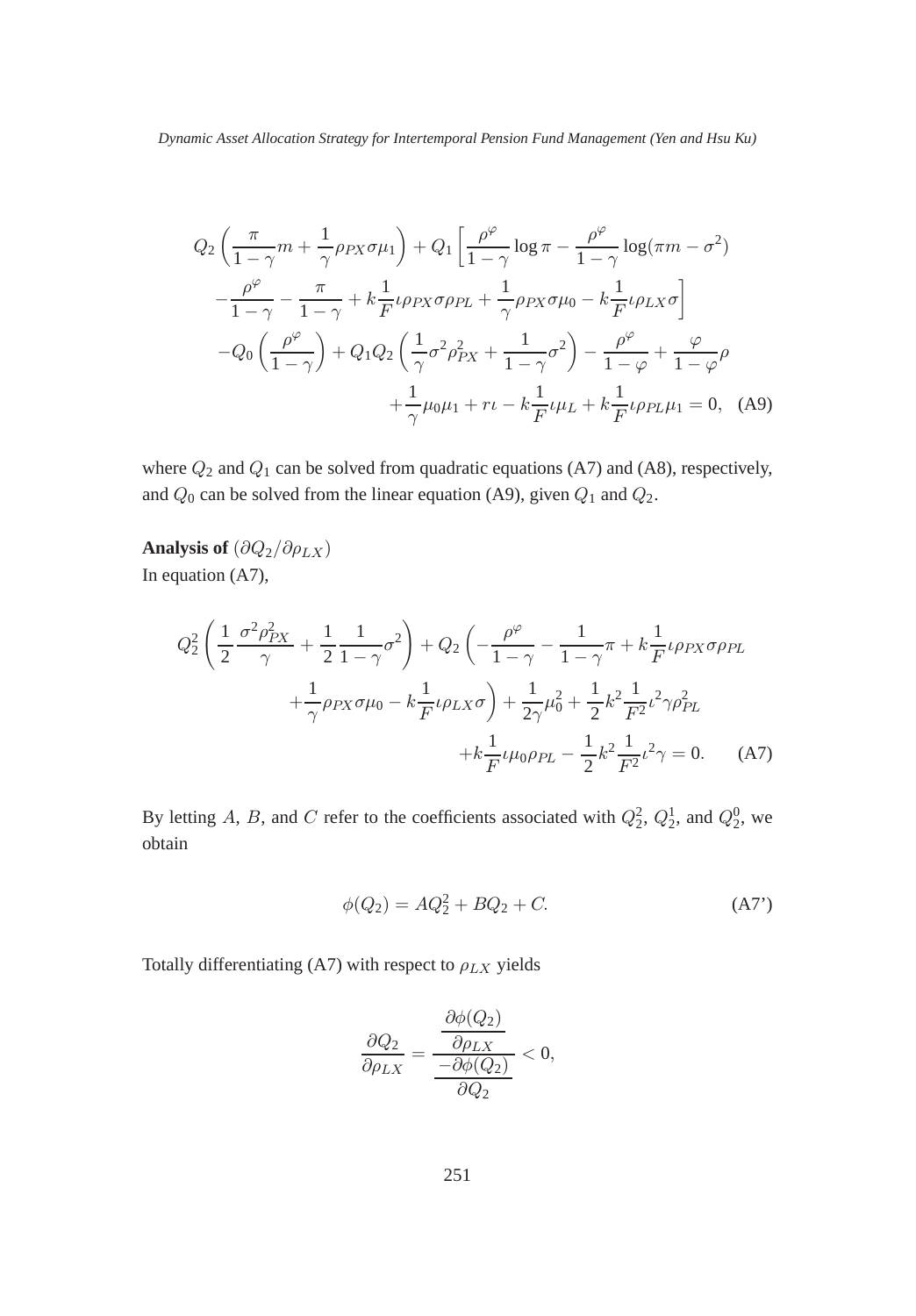since  $\partial \phi(Q_2) / \partial \rho_{LX} = -(k\iota \sigma/F)Q_2 > 0$ , ('.' $Q_2 < 0$ ) and

$$
\frac{-\partial \rho(Q_2)}{\partial Q_2} = -(2AQ_2 + B) = -\left[2A\left(\frac{-B + \sqrt{B^2 - 4AC}}{2A}\right) + B\right]
$$
  
= -\sqrt{B^2 - 4AC} < 0.

(This result is obtained by choosing the solution associated with the negative root of equation (A7), i.e. choosing the positive root of the discriminant of the quadratic equation (A7) as discussed earlier.)

### **Examples and economic intuition of this paper**

We give two numerical examples in this appendix. In the first example, we set  $\pi$  = 0.2493,  $m = 27.1174$ ,  $\sigma = 0.8063$ ,  $\rho_{PX} = 0.8775$ ,  $\rho = 0.0400$ ,  $k = 0.9000$ ,  $1/F =$ 0.0900,  $\rho_{PL} = 0.9000$ ,  $\mu_0 = 0.0822$ ,  $\rho_{LX} = 0.6500$ ,  $\mu_1 = 0.0025$ ,  $\varphi = 0.100$ , and  $\sigma_{P_t} = 0.2500$ . In the second example, instead of setting a positive value, we set a negative instantaneous correlation  $\rho_{PL} = -0.1$  between the unexpected return on the risky asset and the growth rate of the pension liability.

- (1) With these two examples, we show that the optimal dynamic asset allocation strategy for the pension fund in relation to the risky asset is the summation of the myopic component, the intertemporal hedging component and the liability hedging component.
- (2) In Figures A1 to A5, the myopic component and the intertemporal hedging component are decreasing with the coefficient of relative risk aversion, as is the optimal dynamic asset allocation strategy for the pension fund in terms of the risky asset. In addition, the myopic component, the intertemporal hedging component and the liability hedging component are all decreasing with the time-varying volatility, as is the optimal dynamic asset allocation strategy for the pension fund in terms of the risky asset.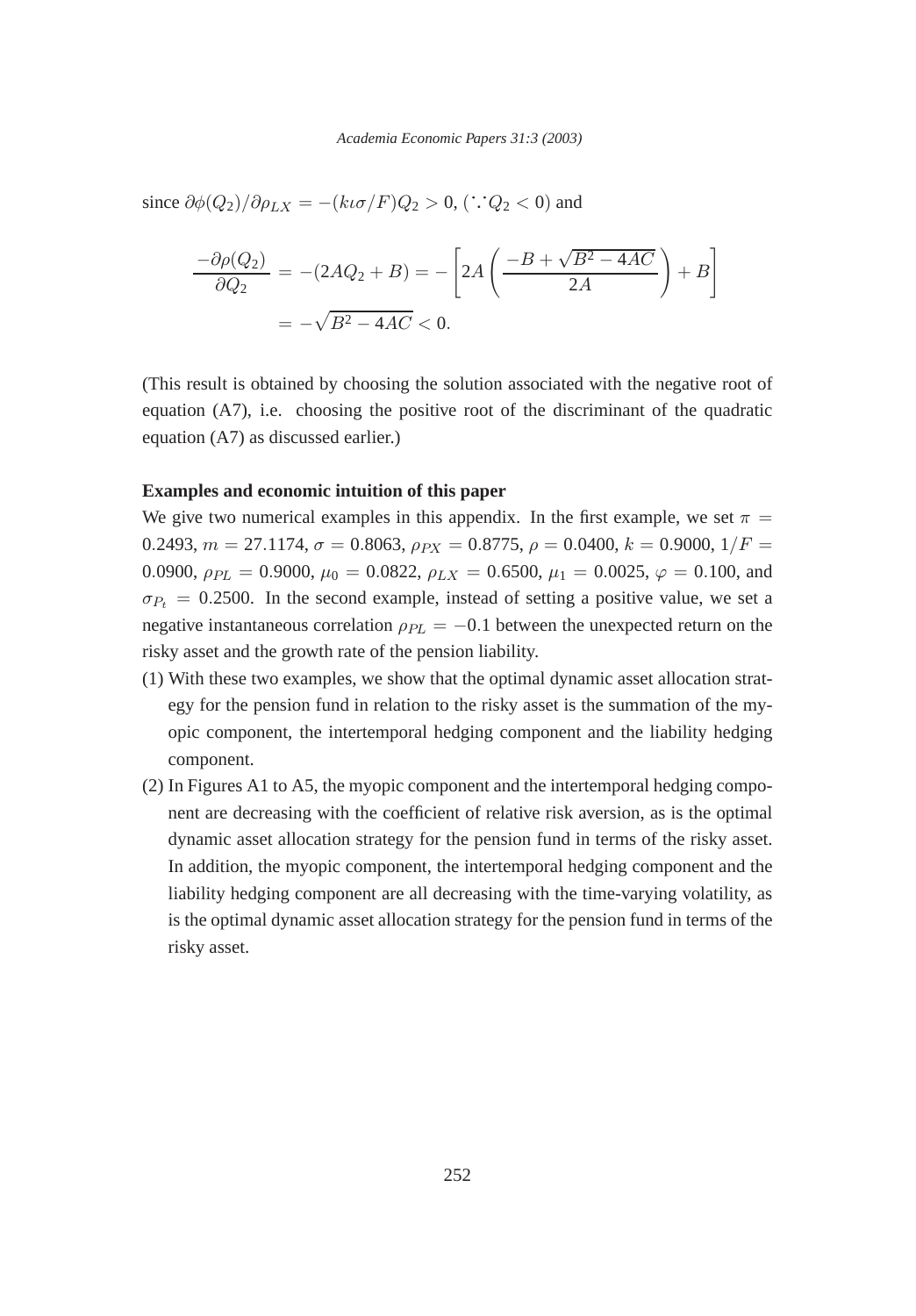



Figure A1 The Optimal Dynamic Asset Allocation Strategy for Pension Fund Management in Terms of the Risky Asset and Its Components in Relation to  $\gamma$ 



Figure A2 The Optimal Dynamic Asset Allocation Strategy for Pension Fund Management in Terms of the Risky Asset and Its Components in Relation to  $\sigma_{P_t}$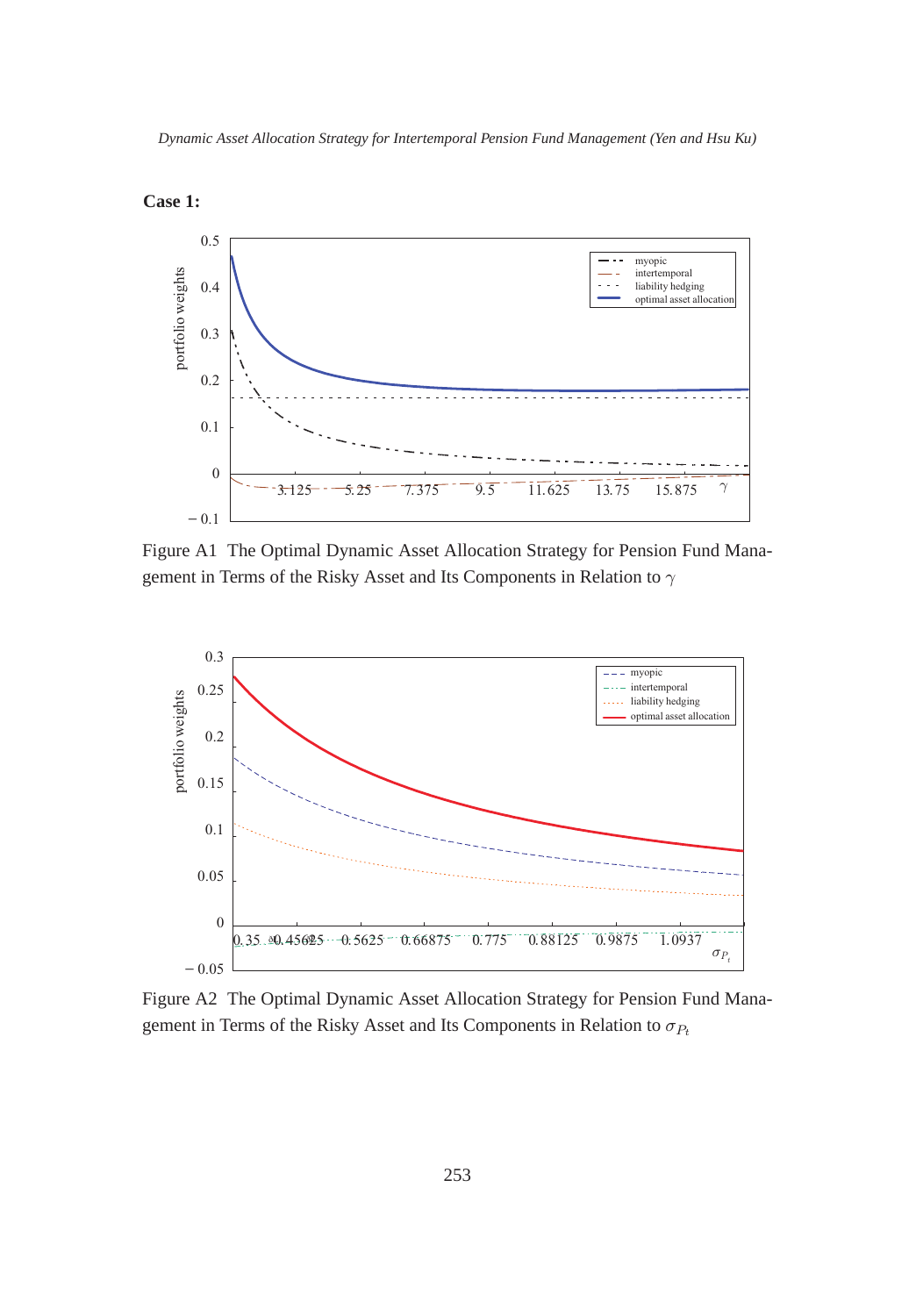

Figure A3 The Optimal Liability Hedging Component for Pension Fund Management in Relation to the Funding Ratio F





Figure A4 The Optimal Dynamic Asset Allocation Strategy for Pension Fund Management in Terms of the Risky Asset and Its Components in Relation to  $\gamma$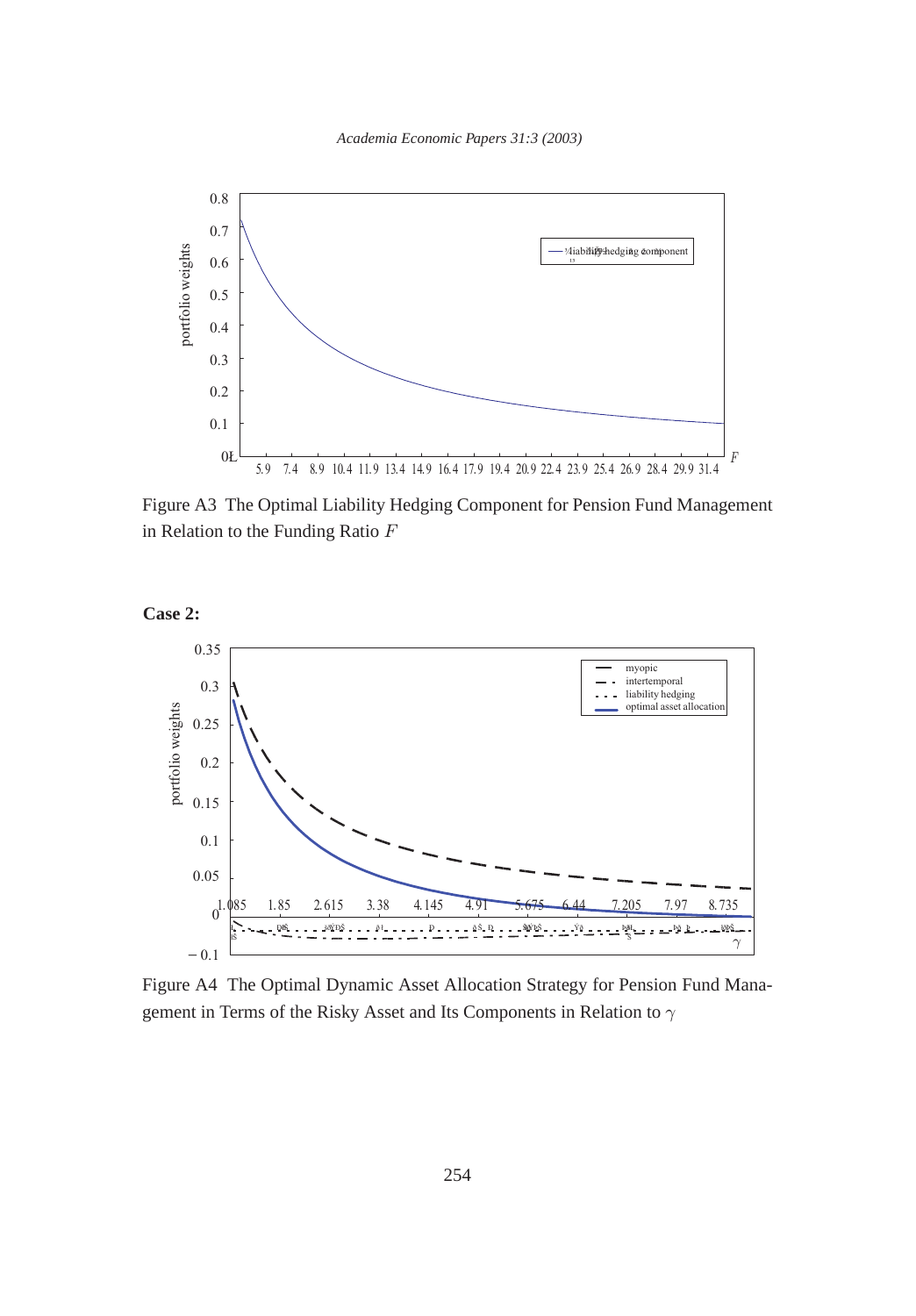

Figure A5 The Optimal Dynamic Asset Allocation Strategy for Pension Fund Management in Terms of the Risky Asset and Its Components in Relation to  $\sigma_{P_t}$ 

- (3) We set  $\rho_{PX} = 0.8775$ , i.e.  $\rho_{PX} > 0$ , i.e.  $\rho_{Po_{P_t}^2} < 0$ , meaning that when the unexpected return on the risky asset is low (the market situation is bad), market uncertainty will be high. Since  $Q_2 < 0$ , the positive instantaneous correlation between the unexpected return on the risky asset and the state variable  $(\rho_{PX})$  implies that the pension fund will hold a negative intertemporal hedging demand coming from changes solely in the volatility of the risky asset because it lacks the hedging ability against an increase in volatility. The magnitude of the negative intertemporal hedging demand increases with the extent of the pension fund manager's risk aversion.
- (4) However, when the coefficient of relative risk aversion is increasing more and more, the intertemporal hedging demand will be dominated by this factor. As in the case of the intertemporal hedging demand in equation (21), it goes to zero when the coefficient of relative risk aversion approaches infinity.
- (5) The liability hedging component depends on the funding ratio. When the funding ratio is high, the liability hedging component will be low. This makes sense because the lower the relative magnitude of the pension liability, the less necessary it is to hedge against such risk.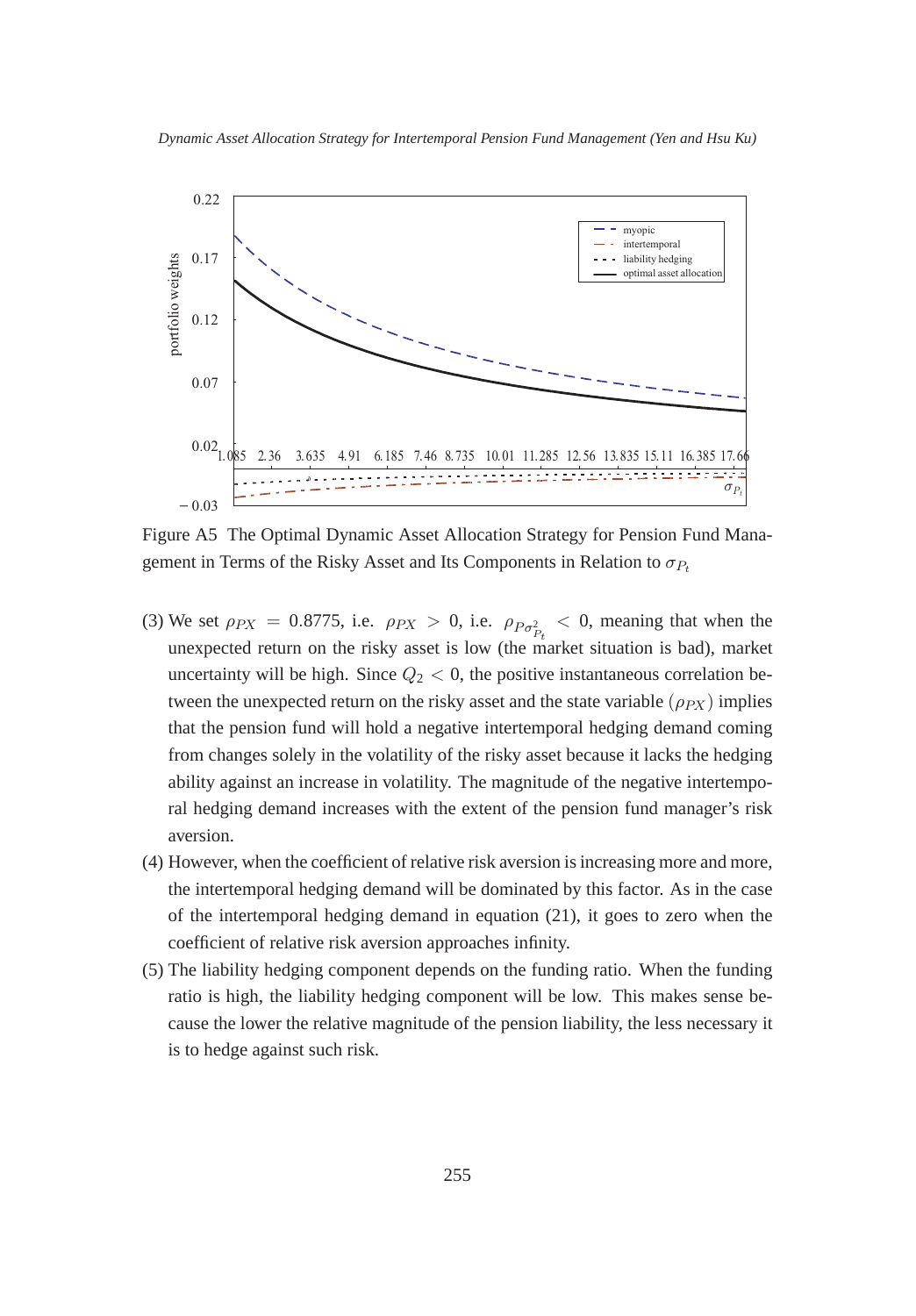## **The acceptability of the approximation error in this paper**

The perturbation method for finding the approximate solution is applied only to certain special cases. In this appendix, we provide numerical evidence to support the view that the approximation error is acceptable in this model.

Table A1 displays the average percentages of approximation errors by simulating 1,000 samples for each condition. These average percentages are calculated with different combinations of coefficients of relative risk aversion  $\gamma$  and an elasticity of intertemporal substitution departing from one, i.e. when  $\varphi = 0.1, 0.5, 5.0$  and 10  $(\varphi > 0)$ . We find that the average percentages of approximation errors in our model do not differ from zero until the second (even the fourth) digit after the decimal point. This result supports the view that the approximation error is on average acceptable in this model.

| $\gamma$ |        |        | $\varphi$ |        |        |
|----------|--------|--------|-----------|--------|--------|
|          | 10     | 5      | 1         | 0.5    | 0.1    |
| 1.085    | 0.0016 | 0.0016 | 0.0000    | 0.0035 | 0.0070 |
| 2.955    | 0.0111 | 0.0111 | 0.0000    | 0.0268 | 0.0563 |
| 4.825    | 0.0114 | 0.0113 | 0.0000    | 0.0280 | 0.0599 |
| 6.695    | 0.0101 | 0.0100 | 0.0000    | 0.0252 | 0.0545 |
| 8.565    | 0.0083 | 0.0083 | 0.0000    | 0.0211 | 0.0462 |
| 10.435   | 0.0066 | 0.0065 | 0.0000    | 0.0168 | 0.0370 |
| 12.305   | 0.0048 | 0.0048 | 0.0000    | 0.0124 | 0.0277 |
| 14.175   | 0.0033 | 0.0032 | 0.0000    | 0.0083 | 0.0185 |
| 16.045   | 0.0017 | 0.0017 | 0.0000    | 0.0044 | 0.0098 |
| 18.000   | 0.0002 | 0.0002 | 0.0000    | 0.0005 | 0.0012 |

**Table A1 Average Percentages of Approximation Errors of the Optimal Asset Allocation in Terms of the Risky Asset**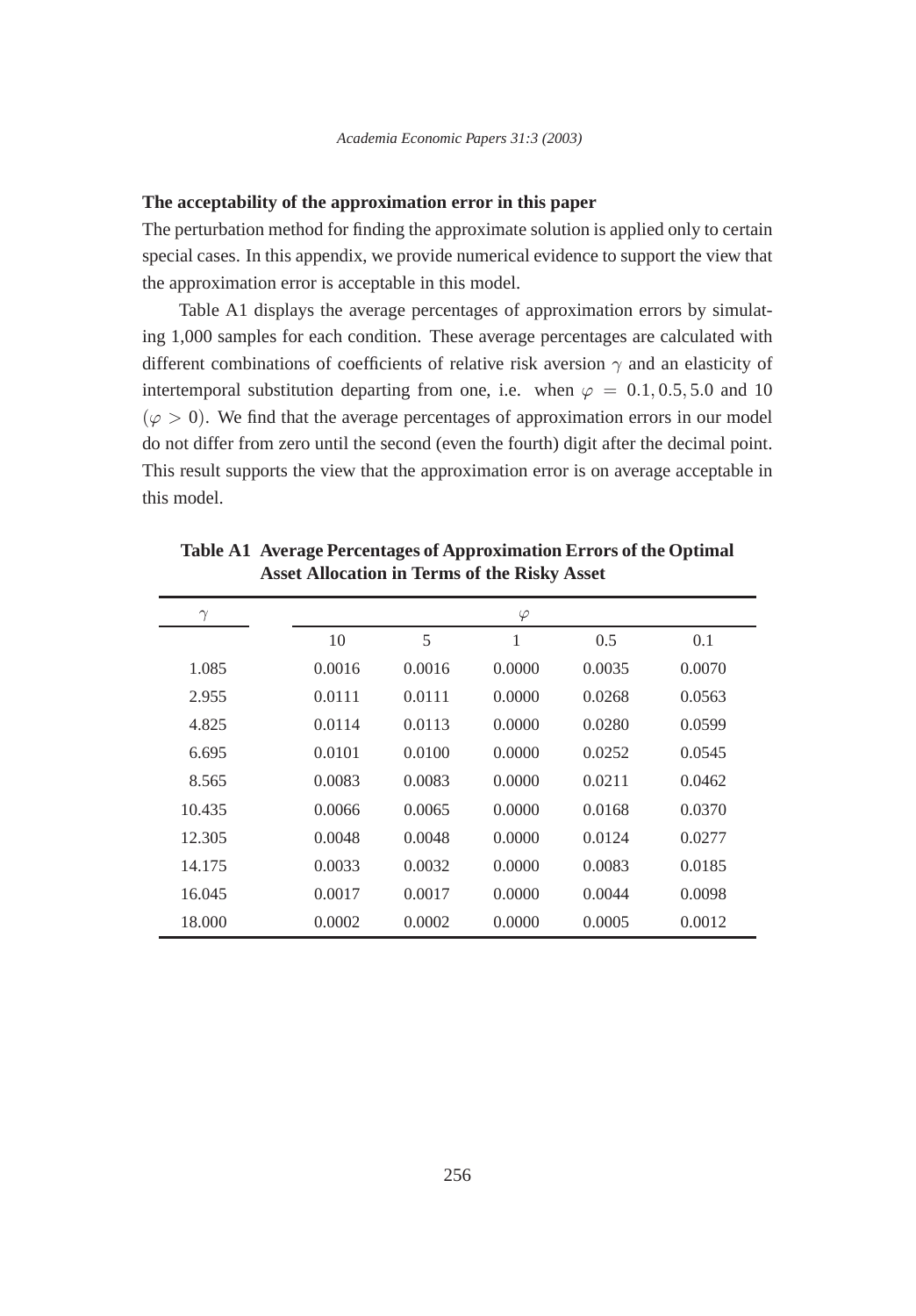- Balvers, Ronald, Yangru Wu, and Erik Gilliland (2000), "Mean Reversion across National Stock Markets and Parametric Contrarian Investment Strategies," *Journal of Finance*, 55, 745–772.
- Black, Fisher (1989), "Should You Use Stocks to Hedge Your Pension Liability?" *Financial Analysts Journal*, 22, 10–12.
- Bollerslev, Tim, Ray Y. Chou, and Kenneth F. Kroner (1992), "ARCH Modeling in Finance: A Review of the Theory and Empirical Evidence," *Journal of Econometrics*, 52, 5–59.
- Brennan, Michael J. and Yihong Xia (2002), "Dynamic Asset Allocation under Inflation," *Journal of Finance*, 57, 1201–1238.
- Brennan, Michael J., Eduardo Schwartz, and R. Lagnado (1997), "Strategic Asset Allocation," *Journal of Economic Dynamics and Control*, 21, 1377–1403.
- Campbell, John Y. (1987), "Stock Returns and the Term Structure," *Journal of Financial Economics*, 18, 373–399.
- Campbell, John Y. (2000), "Asset Pricing at the Millennium," *Journal of Finance*, 55, 1515– 1567.
- Campbell, John Y. and Luis M. Viceira (1999), "Consumption and Portfolio Decisions When Expected Returns Are Time Varying," *Quarterly Journal of Economics*, 114, 433–495.
- Campbell, John Y. and Luis M. Viceira (2001), "Who Should Buy Long-Term Bonds," *American Economic Review*, 91, 99–127.
- Cecchetti, Stephen G., Pok-sang Lam, and Nelson C. Mark (1990), "Mean Reversion in Equilibrium Asset Prices," *American Economic Review*, 80, 398–418.
- Chacko, George and Luis Viceira (2002), "Dynamic Consumption and Portfolio Choice with Stochastic Volatility in Incomplete Markets," Working Paper, Harvard Business School.
- Chen, S. N. and K. Jeon (1998), "Mean Reversion Behavior of the Returns on Currency Assets," *International Review of Economics and Finance*, 7 ,185–200.
- Chou, Ray Y. (1988), "Volatility Persistence and Stock Valuations: Some Empirical Evidence Using GARCH," *Journal of Applied Econometrics*, 3, 279–294.
- Constantinides, George M. (1993), "Optimal Investment Strategies for University Endowment Funds: Comment," *Studies of Supply and Demand in Higher Education*, 236–242.
- Duffie, Darrell and Larry G. Epstein (1992), "Asset Pricing with Stochastic Differential Utility," *Review of Financial Studies*, 5, 411–436.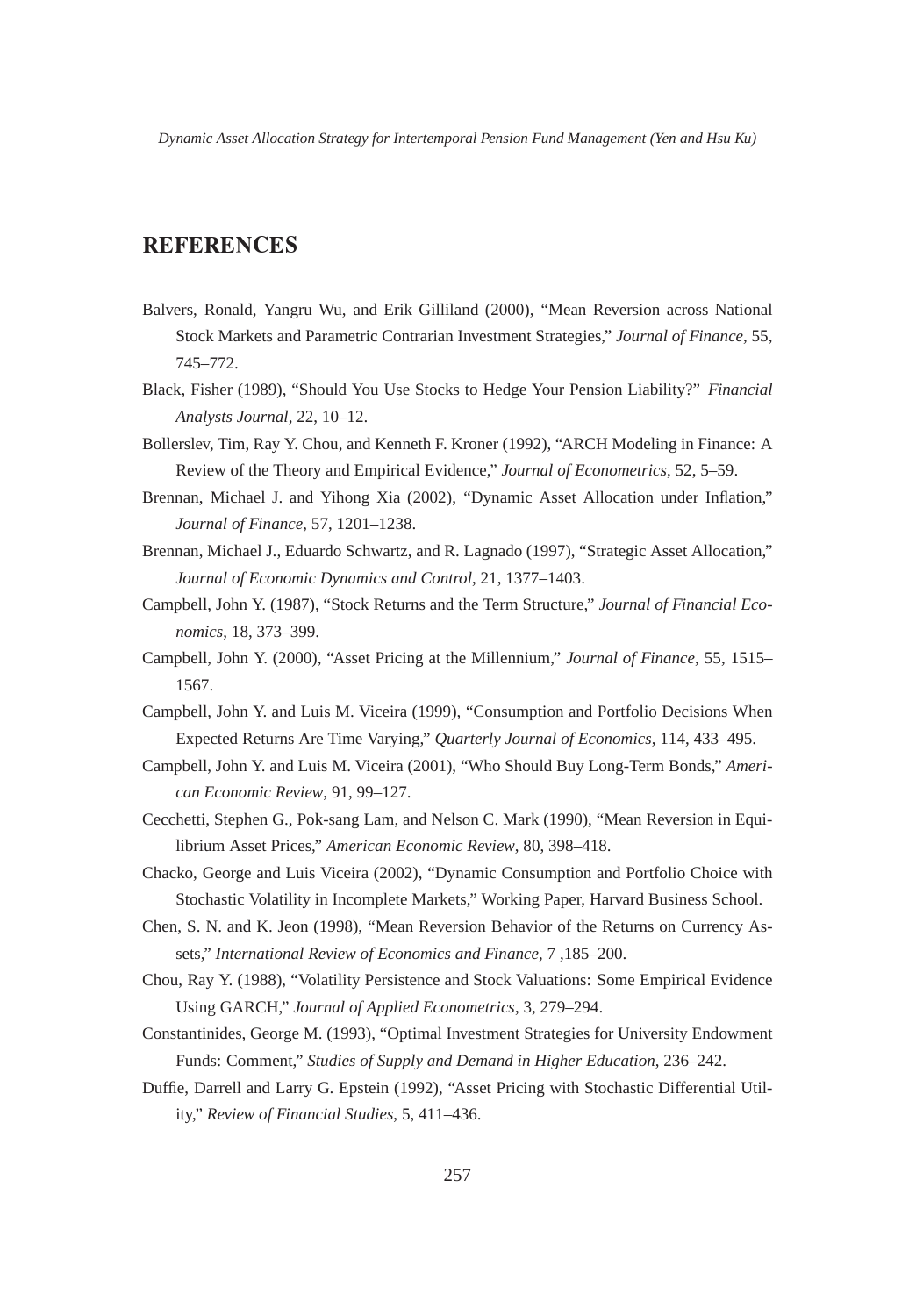- Enders, Walter (1995), *Applied Econometric Time Series*, New York: John Wiley and Sons, Inc.
- Engle, Robert F., David M. Lilien, and Russell P. Robins (1987), "Estimating Time Varying Risk Premia in the Term Structure: The ARCH-M Model," *Econometrica*, 55, 391–407.
- Fama, Eugene F. and Kenneth R. French (1988), "Permanent and Temporary Components of Stock Prices," *Journal of Political Economy*, 96, 246–273.
- French, Kenneth R., G. William Schwert, and Robert F. Stambaugh (1987), "Expected Stock Returns and Volatility," *Journal of Financial Economics*, 19, 3–30.
- Friedman, Benjamin M. and Kenneth N. Kuttner (1992), "Time-Varying Risk Perceptions and the Pricing of Risky Assets," *Oxford Economic Papers*, 44, 566–598.
- Fuhrer, J. (1997), "Inflation/Output Variance Trade-offs and Optimal Monetary Policy," *Journal of Money*, *Credit and Banking*, 28, 214–234.
- Glosten, Lawrence R., Ravi Jagannathan, and David E. Runkle (1993), "On the Relation between the Expected Value and the Volatility of the Nominal Excess Return on Stocks," *Journal of Finance*, 48, 1779–1801.
- Goodman, Laurie S. and William J. Marshall (1988), "Inflation, Interest Rates and Pension Liabilities," *Benefits Quarterly*, 4, 1–15.
- Harvey, Campbell R. (1989), "Time-Varying Conditional Covariances in Tests of Asset Pricing Models," *Journal of Financial Economics*, 24, 289–317.
- Harvey, Campbell R. (1991), "The World Price of Covariance Risk," *Journal of Finance*, 46,111–157.
- Judd, Kenneth L. and Sy-Ming Guu (1997), "Asymptotic Methods for Aggregate Growth Models," *Journal of Economic Dynamics and Control*, 21, 1025–1042.
- Judd, Kenneth L. and Sy-Ming Guu (2000), "The Economic Effects of New Assets: An Asymptotic Approach," Working Paper, Hoover Institution, Stanford University.
- Judd, Kenneth L. (1998), *Numerical Methods in Economics*, Cambridge, MA: MIT Press.
- Kogan, Leonid and Raman Uppal (2001), "Risk Aversion and Optimal Portfolio Policies in Partial and General Equilibrium Economies," *NBER Working Paper*, No. w8609.
- Lee, Jim (2002), "The Inflation-Output Variability Tradeoff and Monetary Policy: Evidence from a GARCH Model," *Southern Economic Journal*, 69, 175–188.
- Liu, Jun (2001), "Portfolio Selection in Stochastic Environments," Working Paper, University of California, Los Angeles.
- Merton, Robert C. (1969), "Lifetime Portfolio Selection under Uncertainty: The Continuous Time Case," *Review of Economics and Statistics*, 51, 247–257.
- Merton, Robert C. (1971), "Optimum Consumption and Portfolio Rules in a Continuous Time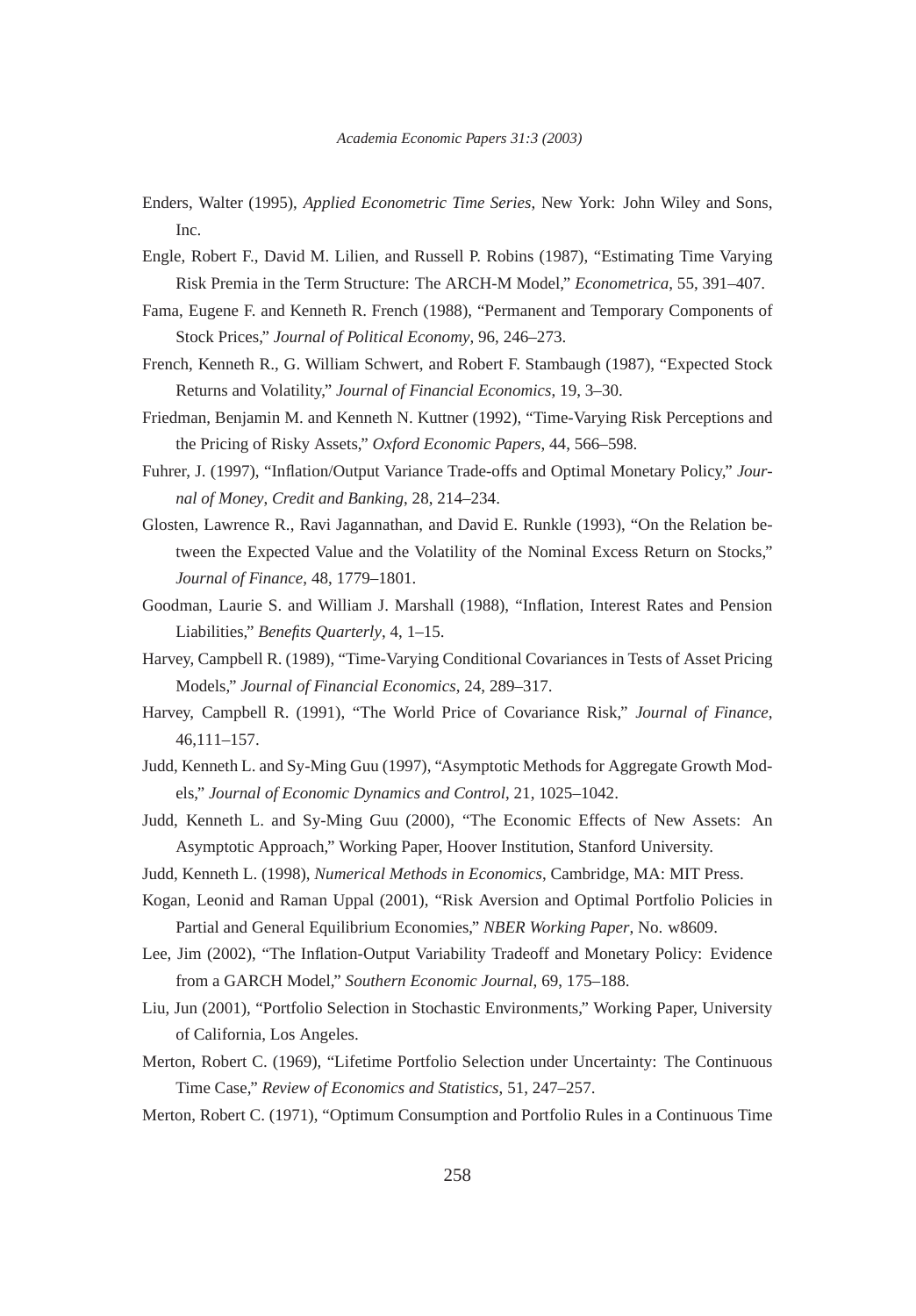Model," *Journal of Economic Theory*, 3, 373–413.

- Merton, Robert C. (1973), "An Intertemporal Capital Asset Pricing Model," *Econometrica*, 41, 867–888.
- Merton, Robert C. (1993), "Optimal Investment Strategies for University Endowment Funds," in C. Clotfelter and M. Rothschild (eds), *Studies of Supply and Demand in Higher Education*, 211–236, Chicago: University of Chicago Press.
- Poterba, James M. and Lawrence H. Summers (1988), "Mean Reversion in Stock Prices," *Journal of Financial Economics*, 22, 27–59.
- Sharpe, William F. and Lawrence G. Tint (1990), "Liabilities-A New Approach," The *Journal of Portfolio Management*, 16, 5–10.
- Taylor, John B. (1979), "Estimation and Control of a Macroeconomic Model with Rational Expectations," *Econometrica*, 47, 1267–1286.
- Tzeng, Larry Y., Jennifer L. Wang, and June H. Soo (2000), "Surplus Management under a Stochastic Process," *Journal of Risk and Insurance*, 67, 451–462.
- Vasicek, O. (1977), "An Equilibrium Characterization of the Term Structure," *Journal of Financial Economics*, 5, 177–188.
- Winklevoss, Howard E. (1982), "PLASM: Pension Liability and Asset Simulation Model," *Journal of Finance*, 37, 585–594.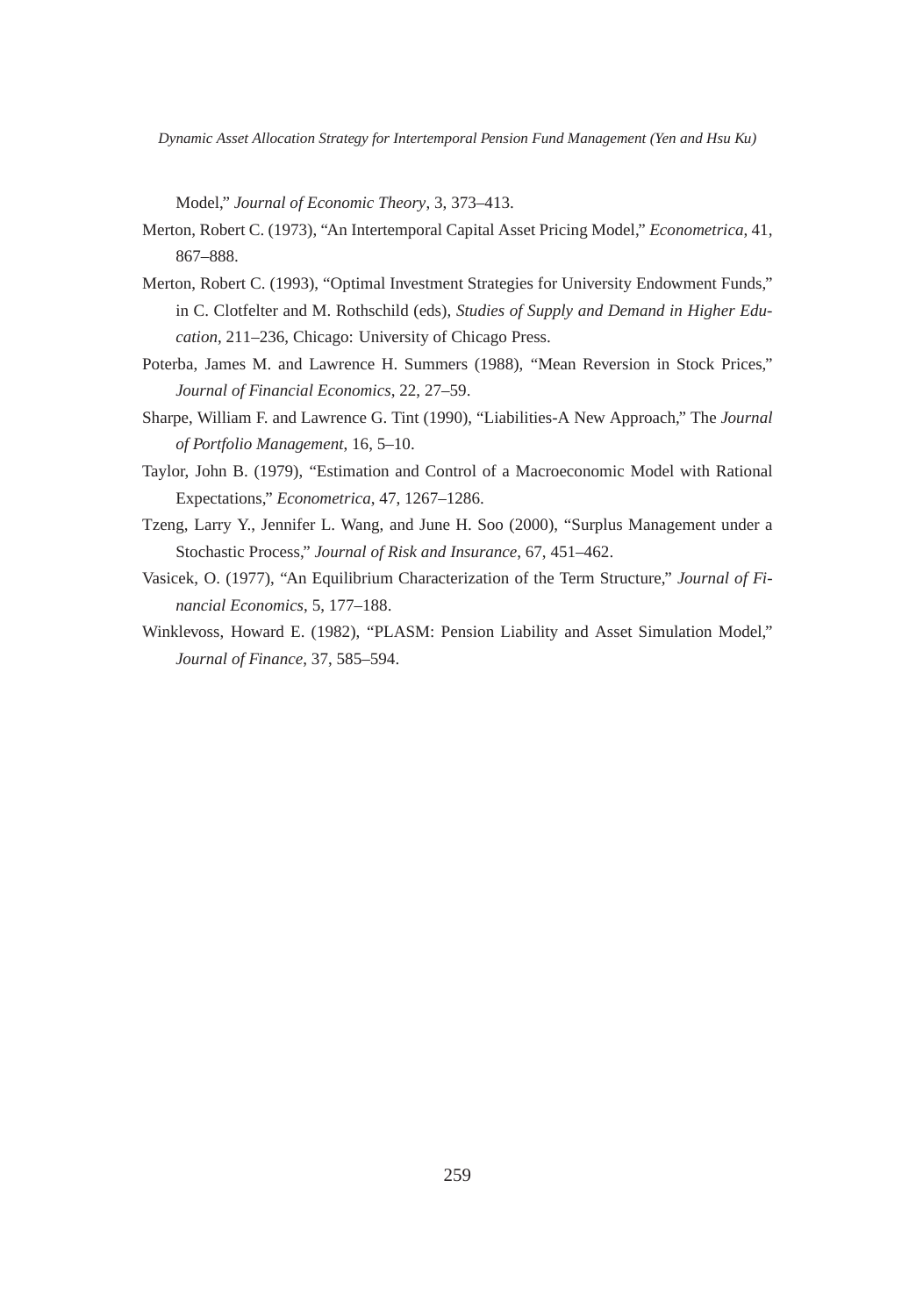*Academia Economic Papers 31:3 (2003)*

# 動態資產配置策略

# 顏錫銘

國立政治大學財務管理學系

# 徐辜元宏\*

國立高雄第一科技大學金融營運系

關鍵詞: 退休基金管理、資產配置策略、隨機投資機會、跨期模型、 擾動法

JEL 分類代號: G23, G12

 $^*$  聯繫作者: 徐辜元宏, 國立高雄第一科技大學金融營運系, 高雄市 811 楠梓區卓越路2 號。 電話: (07) 601-1000 分機: 3100; 傳真: (07) 601-1030; E-mail: hsuku@ccms.nkfust.edu.tw。